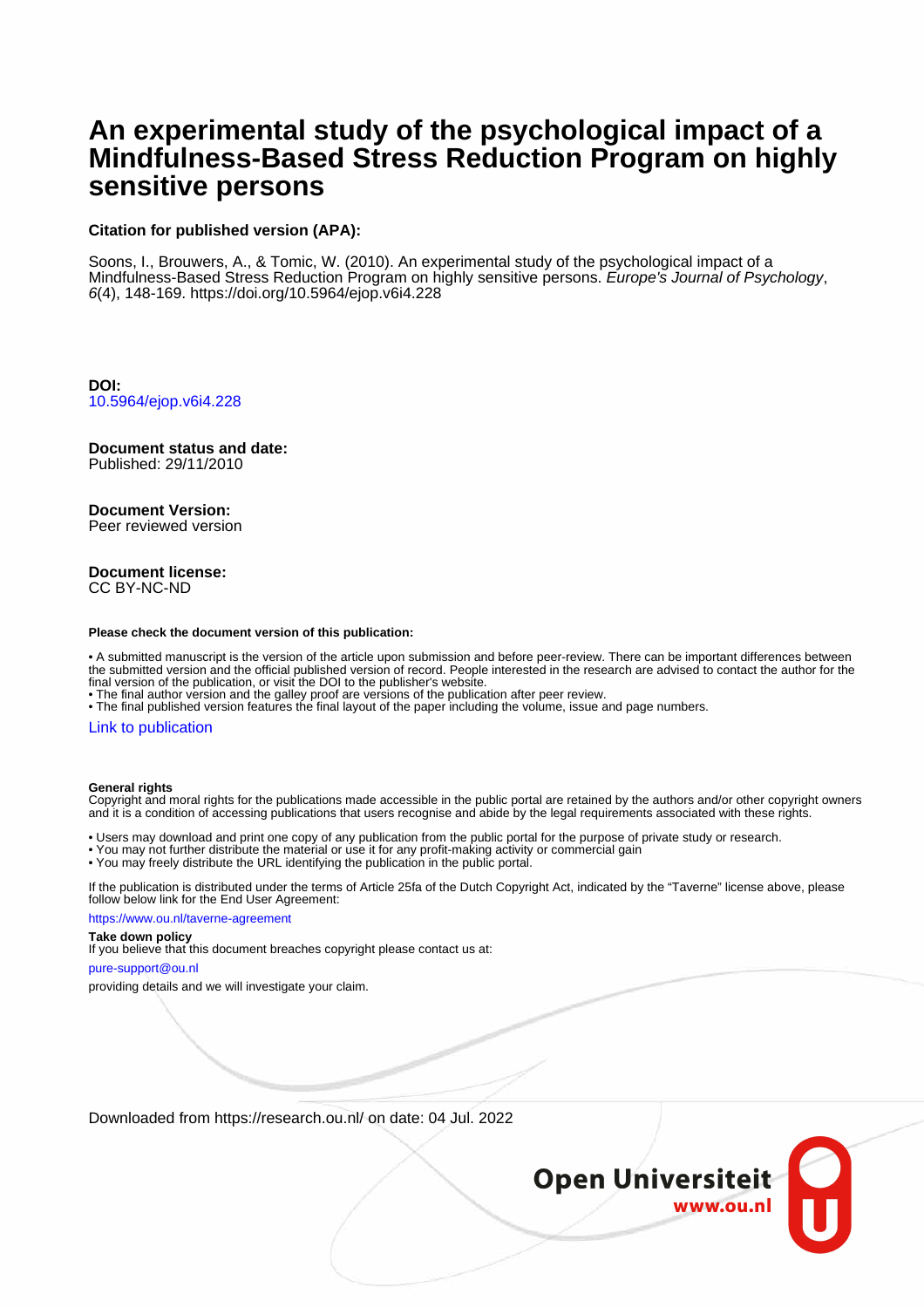*Europe's Journal of Psychology 4/2010, pp. 148-169 [www.ejop.org](http://www.ejop.org/)*

An experimental study of the psychological impact of a Mindfulness-Based Stress Reduction Program on highly sensitive persons

Ilse Soons André Brouwers Welko Tomic The Open University, Heerlen, the Netherlands

### Abstract

*Background.* The mindfulness Based Stress Reduction (MBSR) program has been provided in a variety of settings, and for a variety of individuals. Over two decades of research show that its effectiveness has been made plausible. However, the effects of MBSR interventions on highly sensitive persons (HSPs) have not been examined to date. *Aim.* This study investigated the effects of participation in a MBSR program on symptoms of stress, social anxiety, self-acceptance, emotional empathy, personal growth, and selftranscendence in HSPs. *Sample*. Forty-seven participants, 34 females (72%), enrolled in an eight-week MBSR program. *Method*. Participants were matched on sensitivity scores, the amount of experience in relaxation exercise, gender, age and level of education. Subsequently, they were randomly assigned to an experimental group (first trained group), and a control group (second trained group). The MBSR program, an intensive training in mindfulness meditation, consisted of eight sessions of two and a half hours each. *Results*. Findings showed that immediately after the eight-week program, as well as four weeks later, the participating HSPs suffered less from stress and appeared to have less social anxiety, whereas their scores for mindfulness, emotional empathy, personal growth initiative, self-acceptance and self-transcendence were significantly higher. Effect sizes ranged from medium (0.63) to very large (2.52). These effects persisted at 4 weeks follow-up and even improved significantly for stress, social anxiety and selfacceptance. *Conclusion*. The MBSR program has the capacity to help HSPs to deal with stress and social anxiety, as well as to develop their assumed greater capabilities for empathy, personal growth, and self-transcendence. MBSR could offer a meaningful supplement to therapies for HSPs.

Keywords: Emotional empathy, highly sensitive persons, MBSR program, personal growth initiative, sensitivity, self-acceptance, self-transcendence, social anxiety, stress.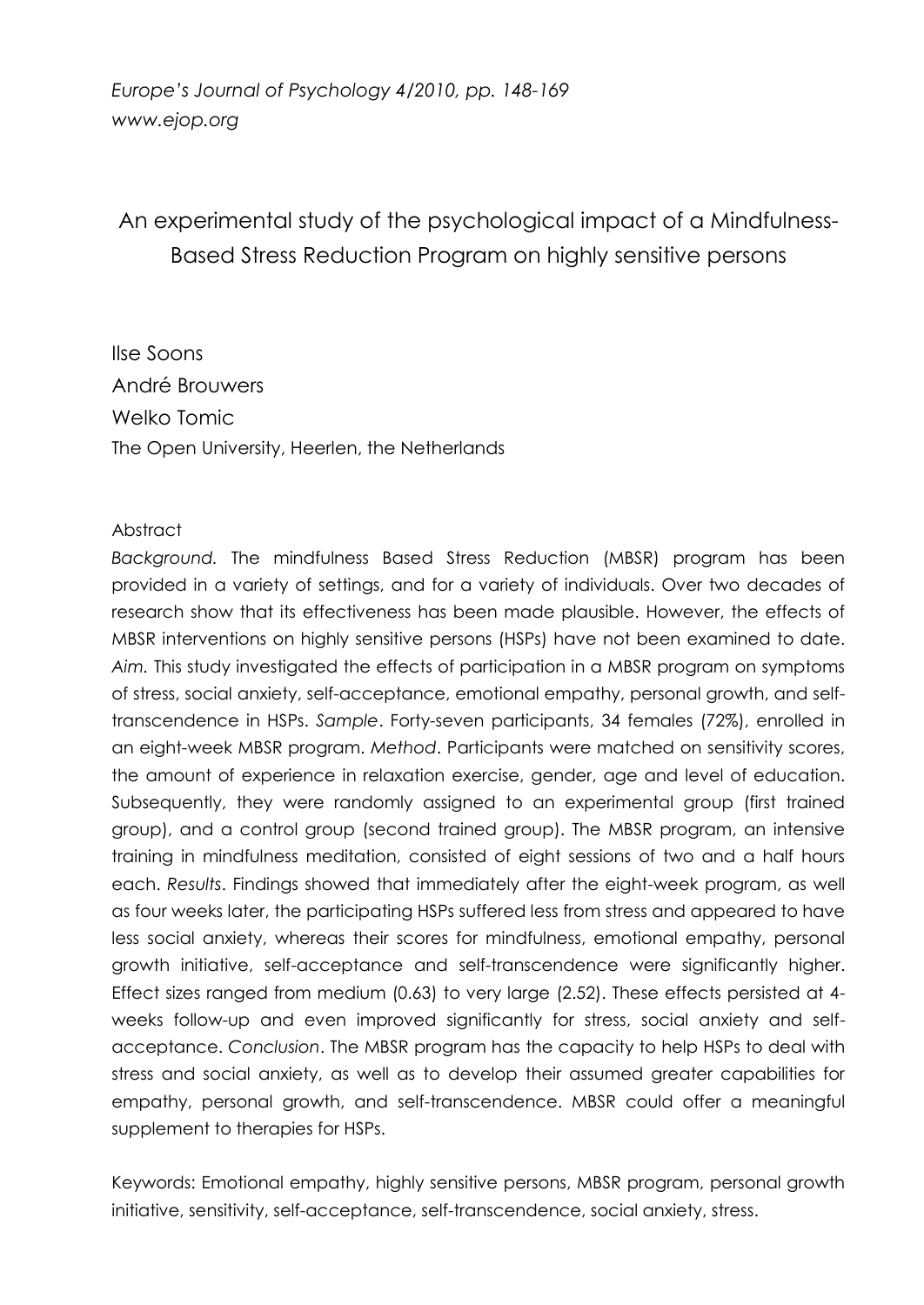# **Introduction**

The current study examined the psychological impact of the Mindfulness-Based Stress Reduction program (MBSR) on highly sensitive persons (HSPs). Highly sensitive persons have the ability to perceive low-intensity stimuli that originates from the environment, the body, or self-cognition. They tend to process and respond to lower thresholds of information and to better detect subtle differences in the environment (Liss, Timmele, Baxley & Killingworth, 2005, p. 1430). Moreover, the HSP is more aware of emotional sensations associated with stimuli of low intensity. This trait might manifest itself in the observation of behavior that is both emotional and subtle in nature. In addition, the HSP is characterized by the presence of spontaneous cognitive activity in the form of thoughts and/or images that have no connection with the physical environment of the individual (Rothbart & Evans, 2007).

Based on an extensive search in databases such as PsycINFO, PubMed, Worldcat, Medline and Eric, it was observed that the MBSR program has not yet been examined for effectiveness among HSPs. Nevertheless, it may be expected that the MBSR program will be meaningful for HSPs. First, highly sensitive individuals, compared with non-HSPs, suffer frequently from stress and anxiety in social and crowded situations (Aron, 1996). Second, they have a lower level of self-acceptance as well as negative attitudes and resistance towards crowded and/or social situations (Liss et al., 2005; Benham, 2006; Hofmann & Bitran, 2007; Aron, 1996). The MBSR program has been shown to be effective in reducing the above-mentioned problems (Miller, Fletcher, & Kabat-Zinn, 1995; Shapiro, Schwartz, & Bonner, 1998; Chang, Palesh, Caldwell, Glasgow, Abramson, Luskin, Gill, Burke, & Koopman, 2004; Shapiro, Astin, Bishop, & Cordova, 2005, Kabat-Zinn, Massion, Kristeller, Peterson, Fletcher, Pbert, Lenderking & Santorelli, 1992, Carson & Langer, 2006, Thompson & Waltz, 2007).

MBSR is an eight-week training program that consists of eight sessions of two and a half hours each. It is an intensive training in mindfulness meditation. Participants commit themselves to spend at least 45 minutes daily, six days a week, conducting MBSR exercises during the training period. The MBSR program aims to teach participants to be primarily oriented to the experience of the present moment with everything what presents itself mentally with mild, non-judgmental and open attention (Kabat-Zinn, 1990). They are encouraged to allow and observe unpleasant thoughts and feelings, without judging and fighting them. In a few studies of people suffering from induced psychosis due to stressful factors, Chadwick et al. (2005) and Abba, Chadwick and Stevenson (2008) found that participants in the MBSR program learned to accept voices, thoughts and images instead of resisting them. Since HSPs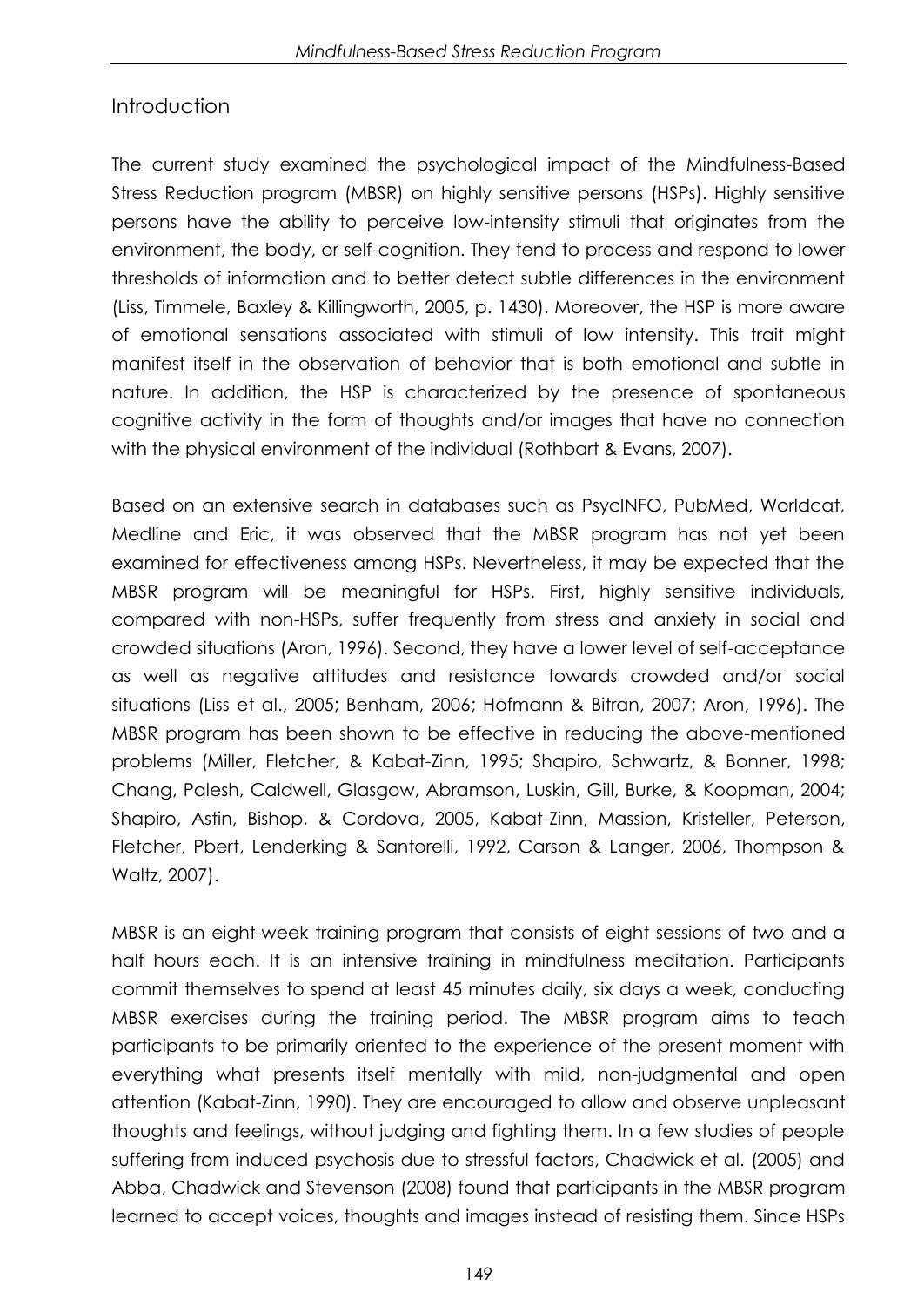also wrestle with cognitive stimuli such as intense inner dialogues and images, it can be expected that they will also be better able to accept continued stimulation and themselves after participating in the MBSR training program.

Research shows that the MBSR program was effective in reducing several criteria relevant to HSP such as stress, social anxiety, self-acceptance and empathy. The current study experimentally examined the MBSR program among HSPs on the above criteria, among other things.

*Stress.* Stress refers to the strains that people encounter throughout life. Numerous studies found that participants experienced less stress after completing the MBSR program (e.g., Schapiro et al., 1998, Chang et al. 2004, Shapiro et al., 2005). Since HSPs, as compared to their counterparts, often evaluate the same situation as more stressful and report more stress (Benham, 2006; Aron, 1996), it is important to test the effectiveness of the MBSR program among HSPs.

*Anxiety.* Anxiety is a mental and physiological state characterized by cognitive, physical, emotional and behavioral components (Seligman, Walker, & Rosenhan, 2001). Social anxiety is a specific form, characterized by an intense and persistent fear of social situations or performance. A number of studies conducted in both clinical and non-clinical groups showed that participating in the MBSR program leads to anxiety reduction (e.g., Miller et al., 1995, Shapiro et al., 1998, Kabat-Zinn et al., 1992). Because HSPs have a higher sensitivity for (social) anxiety (Hofmann & Bitran, 2007; Aron, 1996), it is expected that they could benefit from the MBSR program.

*Self-acceptance*. Self-acceptance refers to the ability to accept the natural limitations of life, one's own possibilities and impossibilities, the self, and one's potentialities and intrinsic limitations. According to Loonstra, Brouwers, and Tomic, 2007, the latter refers to limitations that are not imposed by others but stem from one's own nature. For example, being left alone is not an intrinsic limitation, but rather a limitation imposed by others (Buber, 1970). However, feeling alone and having difficulties with being alone are intrinsic limitations (Loonstra, Brouwers & Tomic, 2007, 2009). HSPs often feel as though they fail in their duties (Aron, Aron, & Davies, 2005; Aron, 1996). This particular feeling has a negative influence on the extent to which they accept themselves. After all, it is conceivable that it is more difficult for a HSP to stay on his/her feet in environments overloaded with stimuli. For instance, others are not adversely affected by loud music or swarms of people, whereas HSPs experience these as excessively stimulating and stressful (Schütte, Marks, Wenning, & Griefahn (2007). Since the MBSR program is aimed at learning to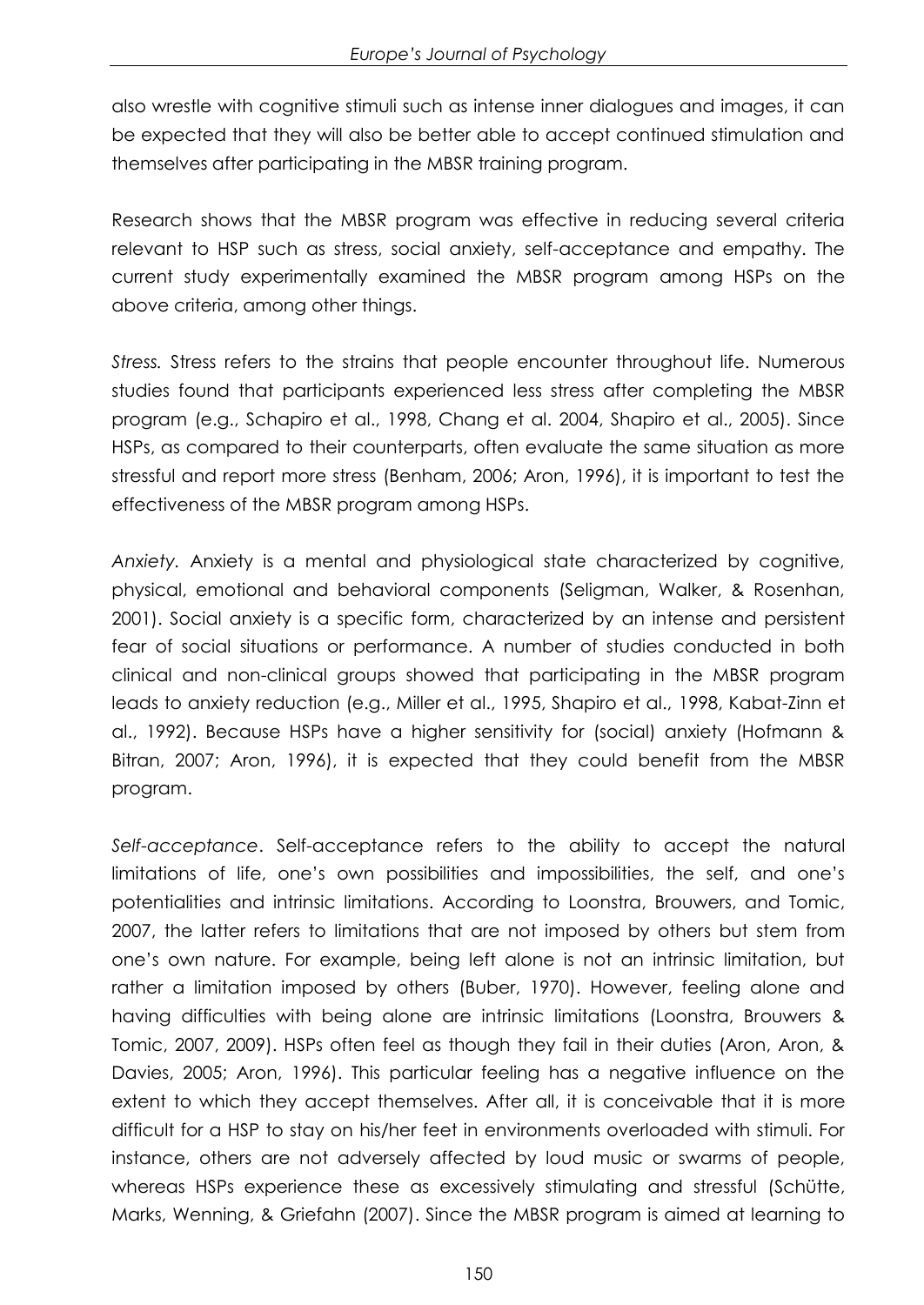adequately cope with a variety of stimuli (Abba et al., 2008), it is likely that selfacceptance will increase among HSPs after participation in the training. In a study published by Abba et al. (2008), participants in a MBSR program reported a higher degree of self-acceptance after training.

*Empathy.* Empathy refers to the ability to imagine other persons' thoughts, feelings and emotions, conceptualized as empathy (Lesh, 1970). Nearly a decade before MBSR was applied, a survey among social workers demonstrated that mindfulness meditation has a positive effect on empathy. The results of Shapiro et al. (1998), who investigated the effects of MBSR among medical students, point in the same direction. HSPs have the ability to observe subtle stimuli of an emotional nature. Other persons who observe this particular ability turn to them for support and take them into their confidence (Van den Beuken, 2006; Aron, 1996; Rothbart & Evans, 2007). Since HSPs, compared to their counterparts, seem to have a higher level of empathic ability, the question remains whether participating in a MBSR program will contribute to further development of that ability.

In addition to stress, social anxiety, self-acceptance and empathy, the present study examined whether participation in a MBSR program reinforces the intention to personal growth among HSPs. Robitschek (1998) described the intention to personal growth as a meta-cognitive construct with a facilitating effect on the "intentional engagement in growth-enhancing cognitions and behaviors in all areas of life" (p. 184). Although the intention to personal growth has not yet been examined among MBSR program participants, it is plausible that the program will reinforce this intention. For example, in a study of college students, Chappell Hudgins (2006) found that stress management training resulted in an increased intention to personal growth.

Finally, higher scores on the criterion of self-transcendence are expected after participation in the MBSR program. Through this ability, the individual is able to make intentional contacts with the world beyond the self, which imposes ultimate meaning on life. One who transcends the self recognizes the otherness of the reality beyond the self, searches for respectful relationships with it, derives life-meaning from these relationships and feels responsible for them, feels as though he/she is part of a larger whole, distinguishes interests that surpass self-interests and is able to see the self in perspective of the outer reality (Loonstra et al., 2007; Reed, 1991).

Additionally, mindfulness meditation affects relational frameworks such as me versus you, now versus then, and here versus there. As a result of this form of meditation, participants increasingly consider their self as context and the relationship between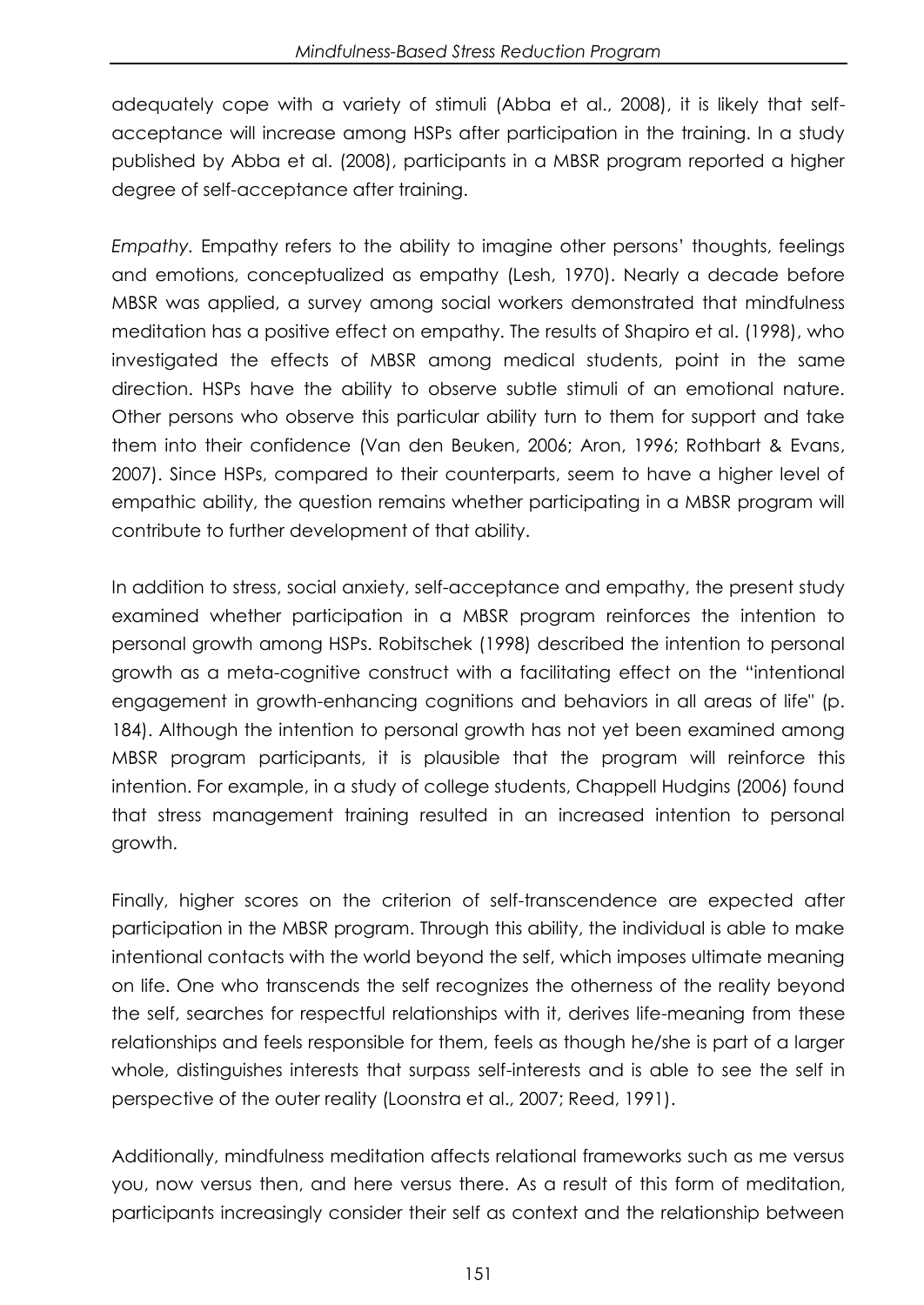the self and the other is experienced differently (Hayes, Jason, Luoma, et al., 2006; McHugh, Barnes-Holmes, & Barnes-Holmes, 2004). The aforementioned perspectives are also the basic principles of Acceptance and Commitment Therapy, and mindfulness meditation forms an important part of this therapy (Hayes, Jason, Luoma, et al., 2006). It can be expected that participation in the MBSR program will increase the degree of self-transcendence in HSPs.

# Method

# Research design

Two groups of HSPs were compared: an experimental group, labeled as the firsttrained group, and a control group (a waiting list group) labeled as the secondtrained group. The MBSR program was administered to the first trained group between the pre-test (O1A) and the first post-test (O2A) (see Table 1). Four weeks later, this group participated in a second post-test (O3). The second-trained group was administered the MBSR program after the first trained group completed the first post-test (O2A). To function as a control group, two tests were administered to the second-trained group prior to the MBSR program (O1B and O2B), and at the same time, the first trained group completed the coinciding tests (O1A and O2A). Similar to the first trained group, two post-tests were administered to the second-trained group: directly after the MBSR program was administered (O4) and four weeks later (O5). The same instruments were applied (O1-O5). The period of time between O1A and O2A was equal to O2B and O4, namely eight weeks.

|  |  | Table 1: Experimental design |  |
|--|--|------------------------------|--|
|--|--|------------------------------|--|

|                          | <b>Measurements</b> |                |    |                |                |  |  |  |
|--------------------------|---------------------|----------------|----|----------------|----------------|--|--|--|
| Condition                | Τl                  | T <sub>2</sub> | T3 | T4             | T5             |  |  |  |
| First-trained Group      | OIA x O2A 4 weeks   |                |    | O <sub>3</sub> |                |  |  |  |
| Second-trained Group O1B |                     | O2B            | O4 | 4 weeks        | O <sub>5</sub> |  |  |  |

\_\_\_\_\_\_\_\_\_\_\_\_\_\_\_\_\_\_\_\_\_\_\_\_\_\_\_\_\_\_\_\_\_\_\_\_\_\_\_\_\_\_\_\_\_\_\_\_\_\_\_\_\_\_\_\_\_\_\_\_\_\_\_\_\_

Note. T: moment of measurement; O: observation; X: MBSR program of 8 weeks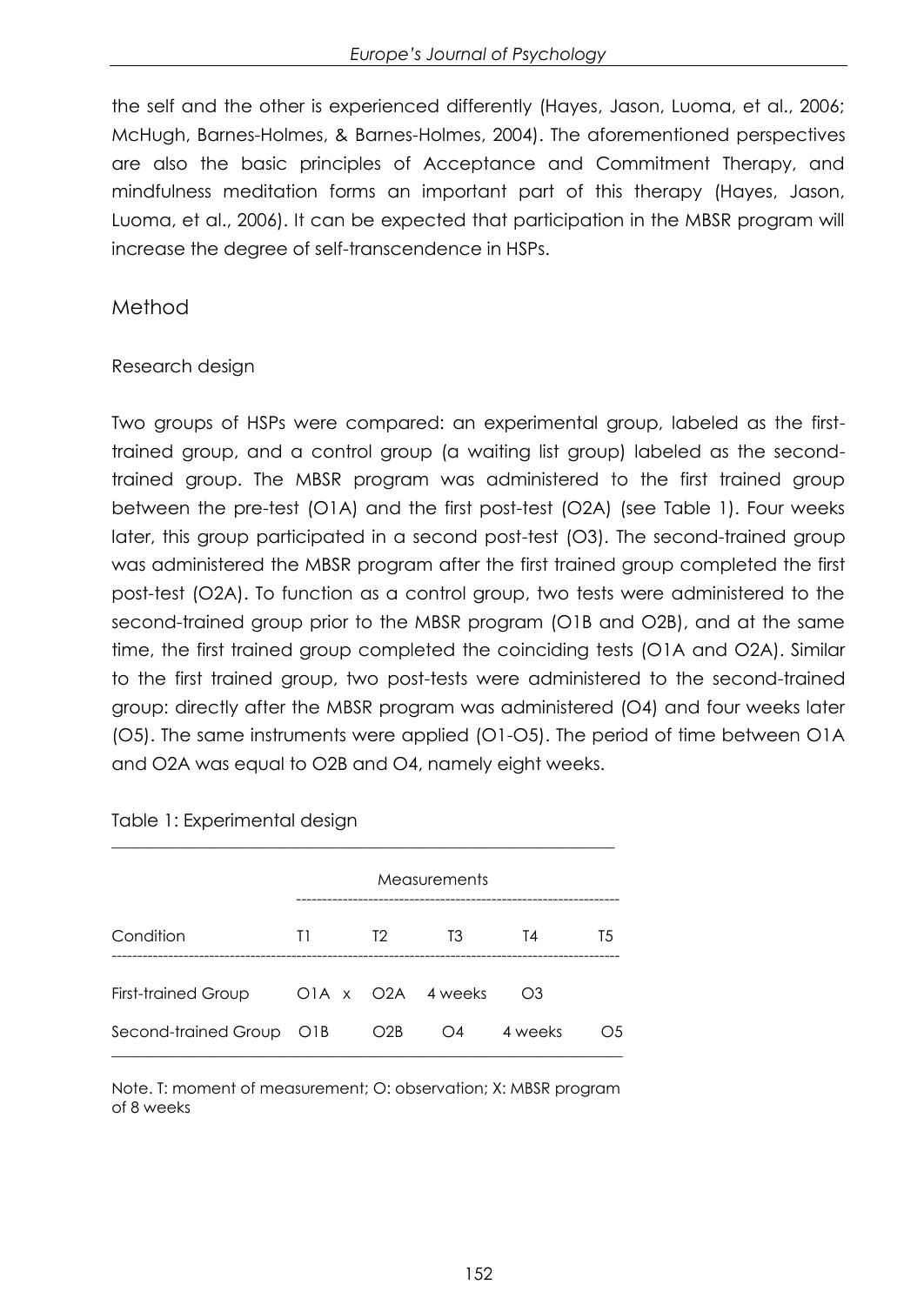# **Participants**

Forty-seven HSPs participated in the MBSR program, 13 males (28%) and 34 females (72%). Their age ranged from 18 to 75 years, with an average of 39.23 years (SD=15.40). Their education varied from average (34%) to high (66%). None of the participants had a low educational level. All participants were born and live in Belgium.

The participants scored relatively high on the three dimensions of sensitivity, which were used to decide whether they satisfied the criteria of HSP's. Moreover, the variances of their sensitivity scores were relatively low, which indicates that they were rather homogeneous in this regard. In comparison with two studies of non-HSPs (N=258 and N=700, respectively; Evans and Rothbart, 2007), the mean scores of our sample were significantly higher on the Neutral Perceptual Sensitivity subscale (*t*(303) = 10.81, *p* < .001; *t*(745) = 23.08, *p* < .001), the Affective Perceptual Sensitivity subscale (*t*(303) = 7.93, *p* < .001; *t*(745) = 21.52, *p* < .001), as well as the Associative Sensitivity subscale (*t*(303) = 5.66, *p* < .001; *t*(745) = 22.92, *p* < .001). In addition, the mean scores on the sensitivity scales in our study (6.09 (SD=.35), 6.06 (SD=.42), 5.83 (SD=.43), respectively) were more than one standard deviation above the mean scores in two Evans and Rothbart's (2007) studies (4.96 (SD=.70) & 3.98 (SD=.62); 5.02 (SD=.88) & 3.40 (SD=.84); 5.16 (SD=.79) & 3.36 (SD=.73).

If our participants were indeed HSP´s, it was expected that their sensitivity scores were significantly more homogeneous than in the Evans and Rothbart (2007) studies. None of the participants in the latter studies were HSP´s. To evaluate this hypothesis, Bartlett´s test of equality of the variances was used. Results revealed that the variances in our sample were significantly lower on the Neutral Perceptual Sensitivity subscale (*χ2*=7.94, p<.01; *χ2*=5.98, p<.05), the Affective Perceptual Sensitivity subscale (*χ2*=8.95, p<.005; *χ2*=8.50, p<.005), as well as the Associative Sensitivity subscale (*χ2*=6.24, p<.05; *χ2*=5.19, p<.05).

The participants in the current study were matched on sensitivity scores, the amount of experience with relaxation exercises, gender, age and education. Subsequently, they were randomly divided into two groups. The matching variables are shown in Table 2. There was no difference between the first trained group and the secondtrained group in gender (*χ2* = .06, *p* = .81), age [*t*(45) = -. 07, *p* = .95], education [*t*(45) = -.50, *p* = .62], degree of sensitivity [*t*(45) = -. 99, *p* = .33] or relaxation experience (*χ2* = .17, *p* = .68). A signed, informed consent form was obtained from each participant before data collection. The study was approved by the ethics committee of the research institute.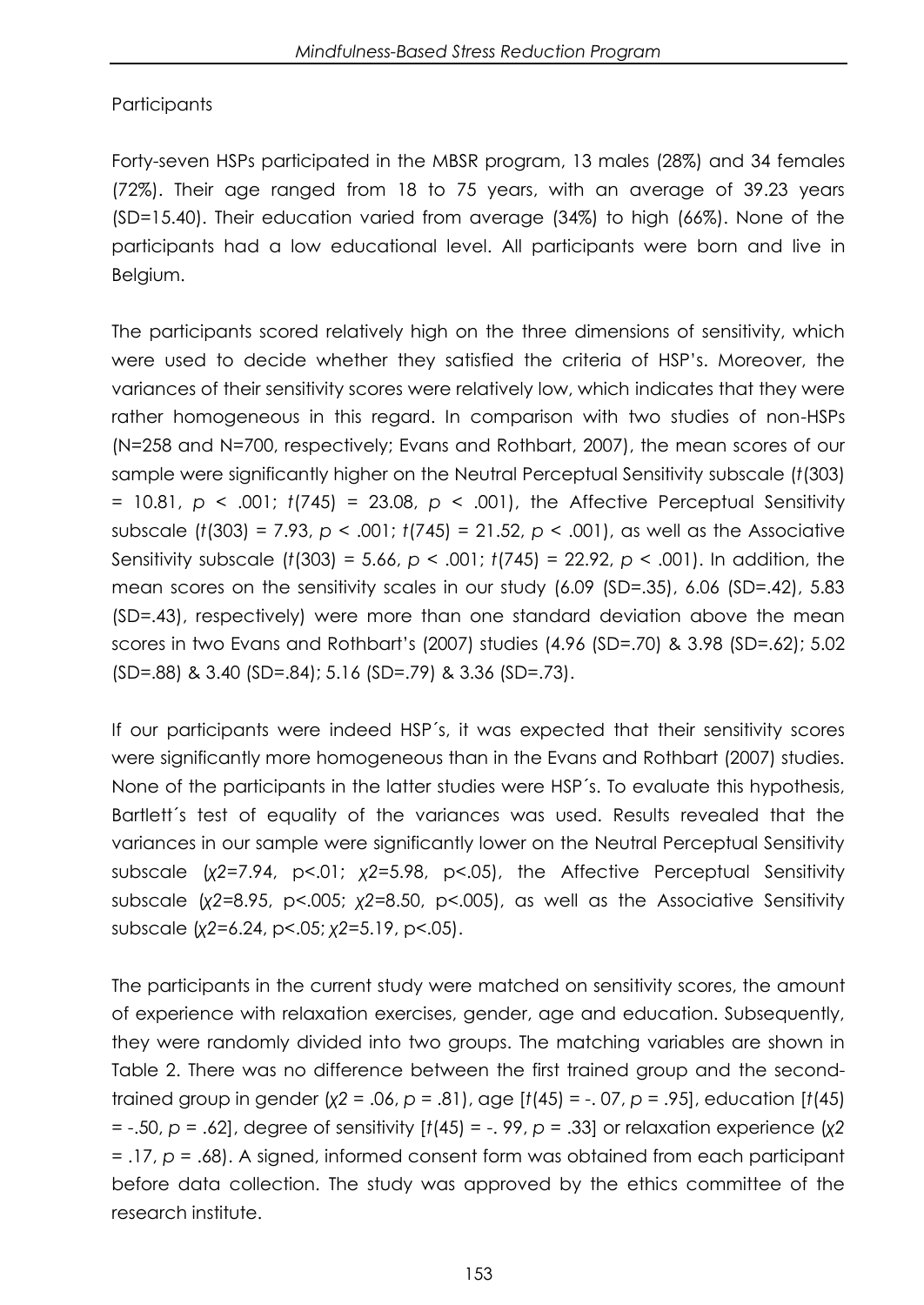| Group          |    | Gender   | Age         |       | Education |                  |    | Experience<br>Relaxation<br>Exercise |    | <b>Neutral</b><br>Perceptual<br>Sensitivity |      | Affective<br>Perceptual<br>Sensitivity |           | Associative<br>Sensitivity |      |
|----------------|----|----------|-------------|-------|-----------|------------------|----|--------------------------------------|----|---------------------------------------------|------|----------------------------------------|-----------|----------------------------|------|
|                |    | $m \vee$ | M           | SD    |           | Low Average High |    | No Yes                               |    | M                                           | SD   | M                                      | <b>SD</b> | M                          | SD   |
| Experimental 7 |    | 17       | 39.08 17.08 |       | 0         | 9                | 15 | 16                                   | 8  | $6.02 \quad 0.28$                           |      | 6.05                                   | 0.42      | 5.81                       | 0.39 |
| Control        | 6  | 17       | 39.39       | 13.81 | $\Omega$  |                  | 16 | 14                                   | 9  | 6.17                                        | 0.40 | 6.08                                   | 0.43      | 5.85                       | 0.48 |
| N              | 13 | 34       | 39.23       | 15.40 | 0         | 16               | 31 | 30                                   | 17 | 6.09                                        | 0.35 | 6.06                                   | 0.42      | 5.83                       | 0.43 |

 $\_$  ,  $\_$  ,  $\_$  ,  $\_$  ,  $\_$  ,  $\_$  ,  $\_$  ,  $\_$  ,  $\_$  ,  $\_$  ,  $\_$  ,  $\_$  ,  $\_$  ,  $\_$  ,  $\_$  ,  $\_$  ,  $\_$  ,  $\_$  ,  $\_$  ,  $\_$  ,  $\_$  ,  $\_$  ,  $\_$  ,  $\_$  ,  $\_$  ,  $\_$  ,  $\_$  ,  $\_$  ,  $\_$  ,  $\_$  ,  $\_$  ,  $\_$  ,  $\_$  ,  $\_$  ,  $\_$  ,  $\_$  ,  $\_$  ,

Table 2: Matching variables, participants in the MBSR program (*N* = 47).

## Measuring instruments

*Sensitivity*. Sensitivity was measured by the Orienting Sensitivity Dimension of the Dutch version of the abbreviated Adult Temperament Questionnaire (Rothbart, Ahadi & Evans, 2000; Hartman, 2000). Orienting Sensitivity refers to the ability to be aware of a neutral or emotionally low-intensity stimulus from the environment, one's own body, or one's cognition. It is measured with three subscales, each consisting of 5 items: Neutral Perceptual Sensitivity, Affective Perceptual Sensitivity and Associative Sensitivity. Neutral Perceptual Sensitivity measures the extent to which an individual is aware of low-intensity stimuli from the external environment or body. An example of an item is "Hardly visible visual details rarely attract my attention." Affective Perceptual Sensitivity measures the extent to which one is aware of emotional sensations associated with low intensity stimuli. An example of an item is "When I listen to the music, I usually notice subtle emotional aspects in the music." Associative Sensitivity measures the extent to which individuals experience spontaneously-occurring cognitive activity that is not a direct result of stimuli from the environment. An example item is "Sometimes I have different thoughts and images in my head that have little connection with each other." The items are scored on a 7 point Likert scale, ranging from 1 (not applicable) to 7 (fully applicable). In two studies of non-HSPs (N=258 and N=700, respectively) Evans and Rothbart (2007) found internal consistency coefficients of .81 and .68 for the Neutral Perceptual Sensitivity subscale, .90 and .79 for the Affective Perceptual Sensitivity subscale, and .85 and .66 for the Associative Sensitivity subscale.

*Stress.* Stress was measured with the Perceived Stress Scale (PSS) (Cohen, Kamarck, & Mermelstein, 1983). The PSS measures the perceived amount of stress experienced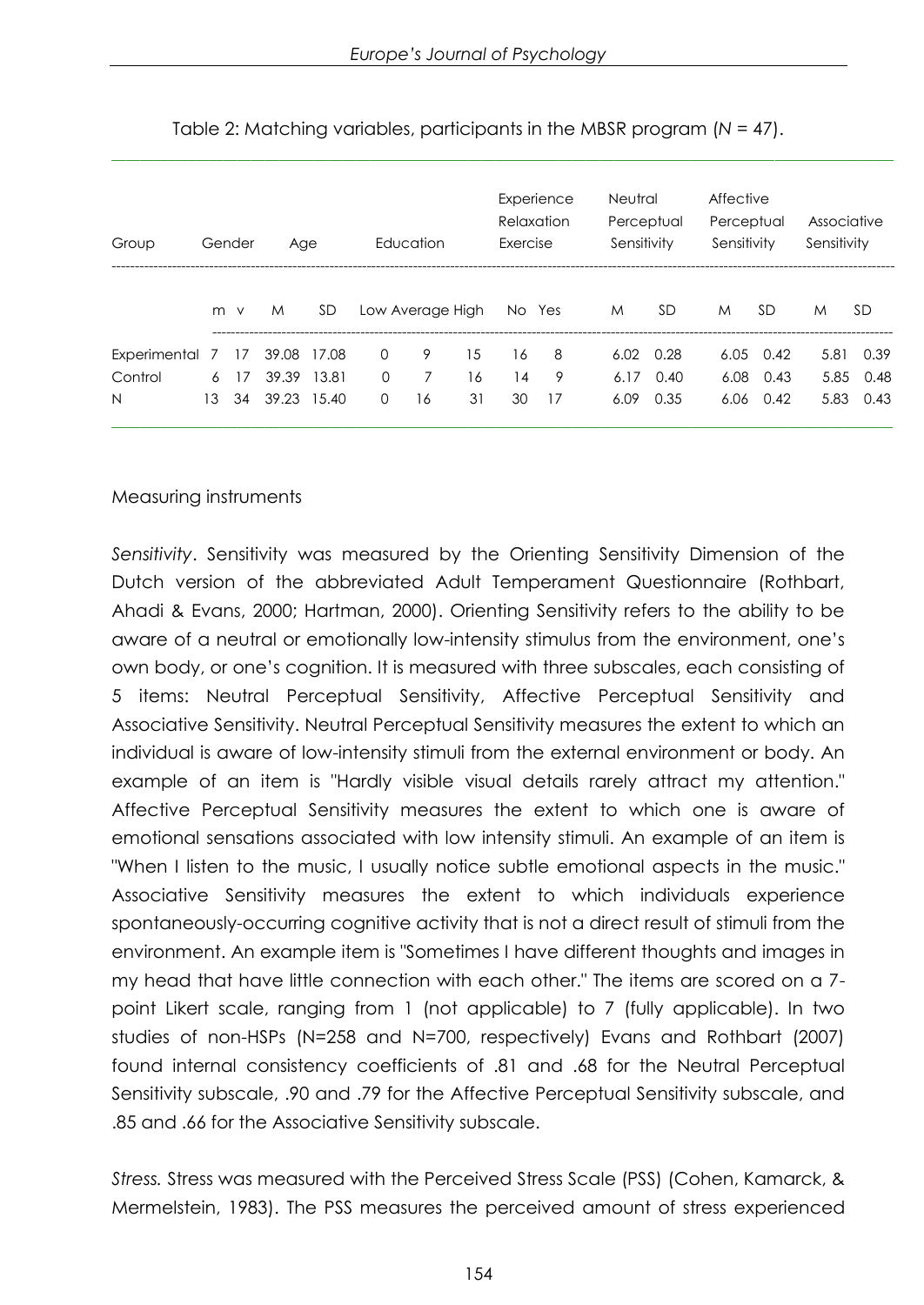one month prior to administration. This scale consists of 14 items, each scored on a 5 point Likert scale ranging from 0 (never) to 4 (very often). In studies by Cohen et al. (1983) and Koopman, Gore-Felton, Marouf, et al. (2000), averages ranged between 23.18 and 25.00. Internal consistency coefficients varied from .84 to .86; the test-retest reliability was .85. An example of an item is "How often did you become upset because something unexpected happened in the past month?"

*Social anxiety*. Social anxiety was measured using the Social Anxiety Scale (SAS; Willems, Tuender-de Haan and Defares, 1973). The SAS measures dispositional social anxiety and consists of 24 items that refer to four social situations, namely social interaction situations in which a person strikes, assessment situations, new and unexpected situations and informal contact situations. The items are scored on a 5 point Likert scale ranging from 0 (absolutely not) to 4 (absolutely so). Kienhorst, De Wilde, Van den Bout and Diekstra (1990) found internal consistency coefficients between .86 and .88. An example of an item is "I am little concerned about what people think of me."

*Self-acceptance*. Self-acceptance was measured with the Self-Acceptance Subscale of the Existential Fulfillment Scale (EFS; Loonstra et al., 2007). The subscale measures the extent to which a person accepts his/her capacity, including the limitations inherent to life in general. The 5 items are scored on a 5-point Likert scale ranging from 0 (not applicable to me at all) to 4 (fully applicable). Loonstra, Brouwers and Tomić (2009) reported an internal consistency reliability of .78 for the subscale. An example of an item is "I often feel that I should prove myself."

*Emotional empathy*. Emotional empathy was measured with the Emotional Empathy Scale (Caruso & Mayer, 1998). This scale measures the ability to imagine oneself experiencing others' feelings and emotions and consists of 30 items scored on a 5 point Likert scale, ranging from 1 (disagree) to 5 (agree). Caruso and Mayer (1998) report an internal consistency reliability of .78. An example of an item is "It touches me when I see someone in distress."

*Personal growth initiative*. Personal growth initiative was measured by the Personal Growth Initiative Scale (PGIS; Robitschek, 1998, 1999). This scale measures the extent to which a person is actively and knowingly involved in his or her change and growth process, and consists of 9 items scored on a 6-point Likert scale, ranging from 0 (strongly disagree) to 5 (strongly agree). Robitschek (2003) found internal consistency coefficients varying from .78 to .88. An example of an item is "I am aware of the stage of life I am in."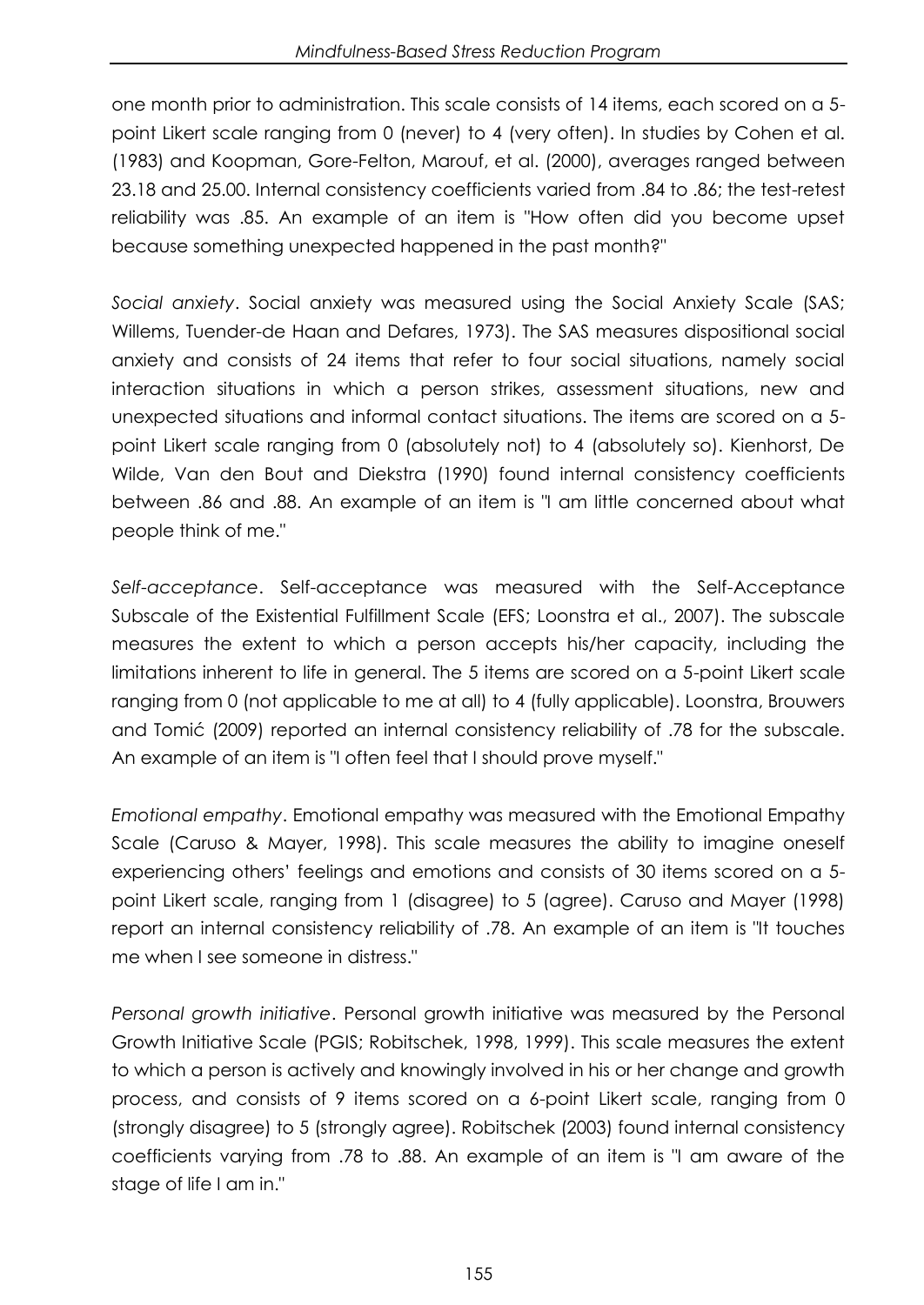*Self-transcendence*. Self-transcendence was measured with the Self-Transcendence subscale of the Existential Fulfillment Scale (EFS; Loonstra et al., 2007). The Self-Transcendence subscale measures the extent to which one recognizes that he/she differs from others and differs from the reality outside the self and is in search of respect and meaningful relationships, and takes responsibility. The 5 items are scored on a 5-point Likert scale ranging from 0 (not applicable to me) to 4 (fully applicable). Loonstra et al. (2009) found an internal consistency coefficient of .86 for this subscale. An example of an item is "I think my life has a greater meaning that goes beyond my personal interests."

# Procedure

Physicians and paramedics attached to a medical center recruited the participants. After permission for cooperation from the person who was in charge of the center, a personal talk was organized with each doctor and paramedic. They were informed about HSPs, including indicators of high sensitivity. The following criteria described by Evans and Rothbart (2007) were used as indicators: (1) recurring complaints of sensory discomfort, which was experienced as an unpleasant affect resulting from the sensory qualities of stimulation, for example from sensory sensitivity awareness of slight, low intensity stimulation from multiple modalities; (2) awareness of slight, low intensity stimulation arising from within the body and the environment; (3) awareness of emotional valence associated with low intensity stimuli; and (4) reactive cognitive content that is not related to standard associations with the environment. Doctors and paramedics were asked to examine their patient files and identify patients matching on high sensitivity characteristics and indicators to participate in the current study during a consult or a telephone call. They were asked to provide only the names and additional information of patients with a minimum (approximately) 18 years of age, who showed no signs of serious psycho-pathological disorders and who were interested in participation. Based on patient contacts, the researchers confirmed that doctors and paramedics were able to recruit and select the participants eligible for the study.

A letter with information about the research aim was sent to all participants provided by the recruiters. In addition, they were told that participation is voluntary, and the procedure was explained. Participants also received a questionnaire with a stamped return envelope. They were asked to return the completed questionnaire within seven days. The questionnaire contained The Orienting Sensitivity Factor of the Adult Temperament Questionnaire. In addition, there were items about age, gender, education, and experience with relaxation exercises. After matching, each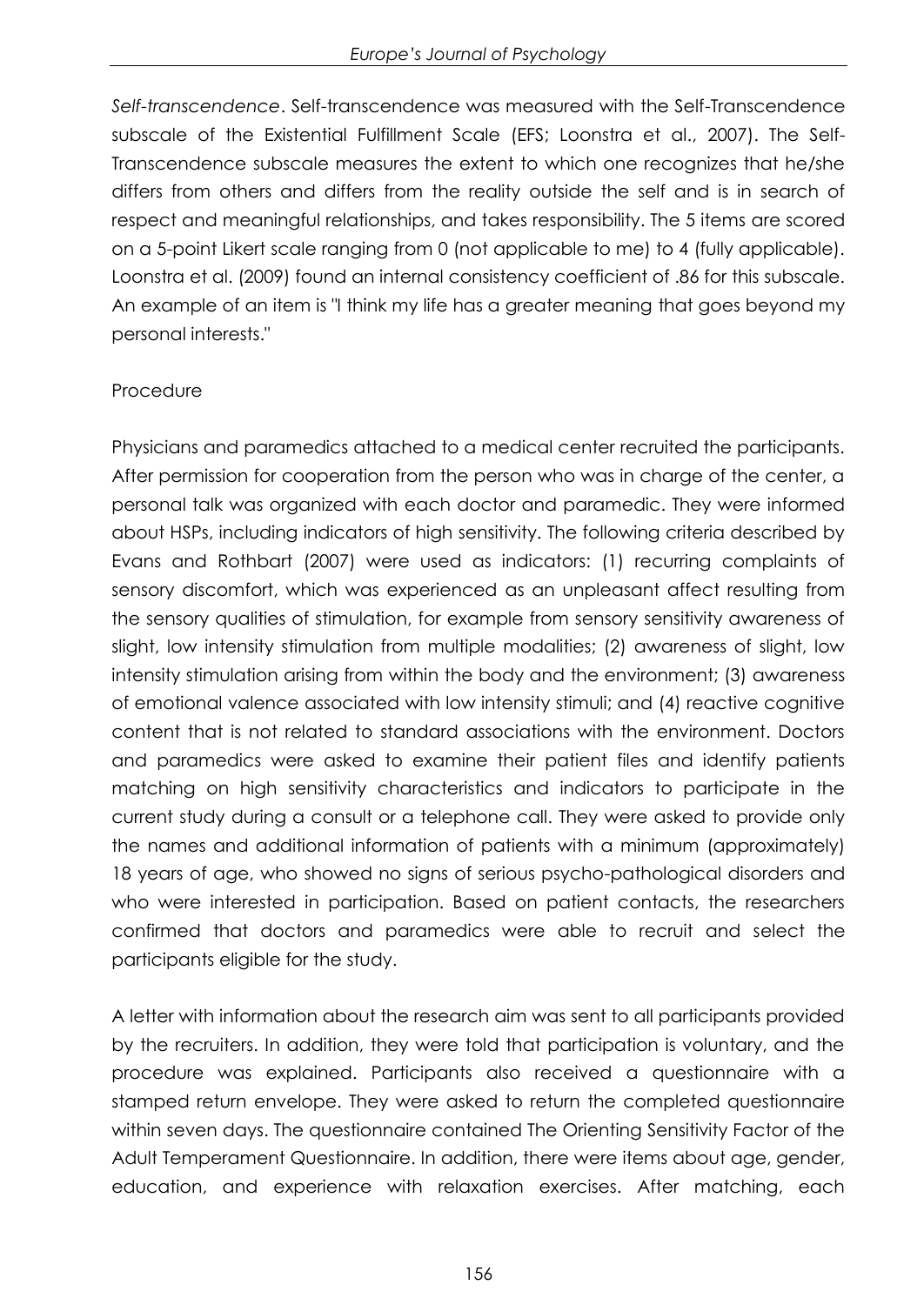participant was notified of the time and place for an individual interview for admission to the study and the MBSR training period.

During the intake interviews, organized prior to the MBSR program, participants were invited to speak about themselves and their expectations for the training. In a personal admission interview preceding the MBSR program, participants were told that they were expected to spend at least 45 minutes a day, six days a week, doing one or more of the exercises. One week prior to the start of the MBSR training, the participants were interviewed.

## *The MBSR program*

The MBSR program consisted of eight weekly sessions of 2.5 hours each (Kabat-Zinn, 1990), during which the participants did the following exercises: (1) the body scan, meant to get them to pay systematic attention to the whole body and simultaneously perceive sensations in various parts of the body; (2) yoga exercises involving stretching and striking poses to increase awareness of the muscular system; (3) sitting meditation, during which the participant's attention is drawn to the breath, physical sensations, thoughts and emotions. After the first, third and fifth session, the participants were also given a compact disc with the body scan, yoga, and sitting meditation exercises. The first author conducted the MBSR training. She had previously taken an MBSR trainer program and practiced the MBSR exercises daily.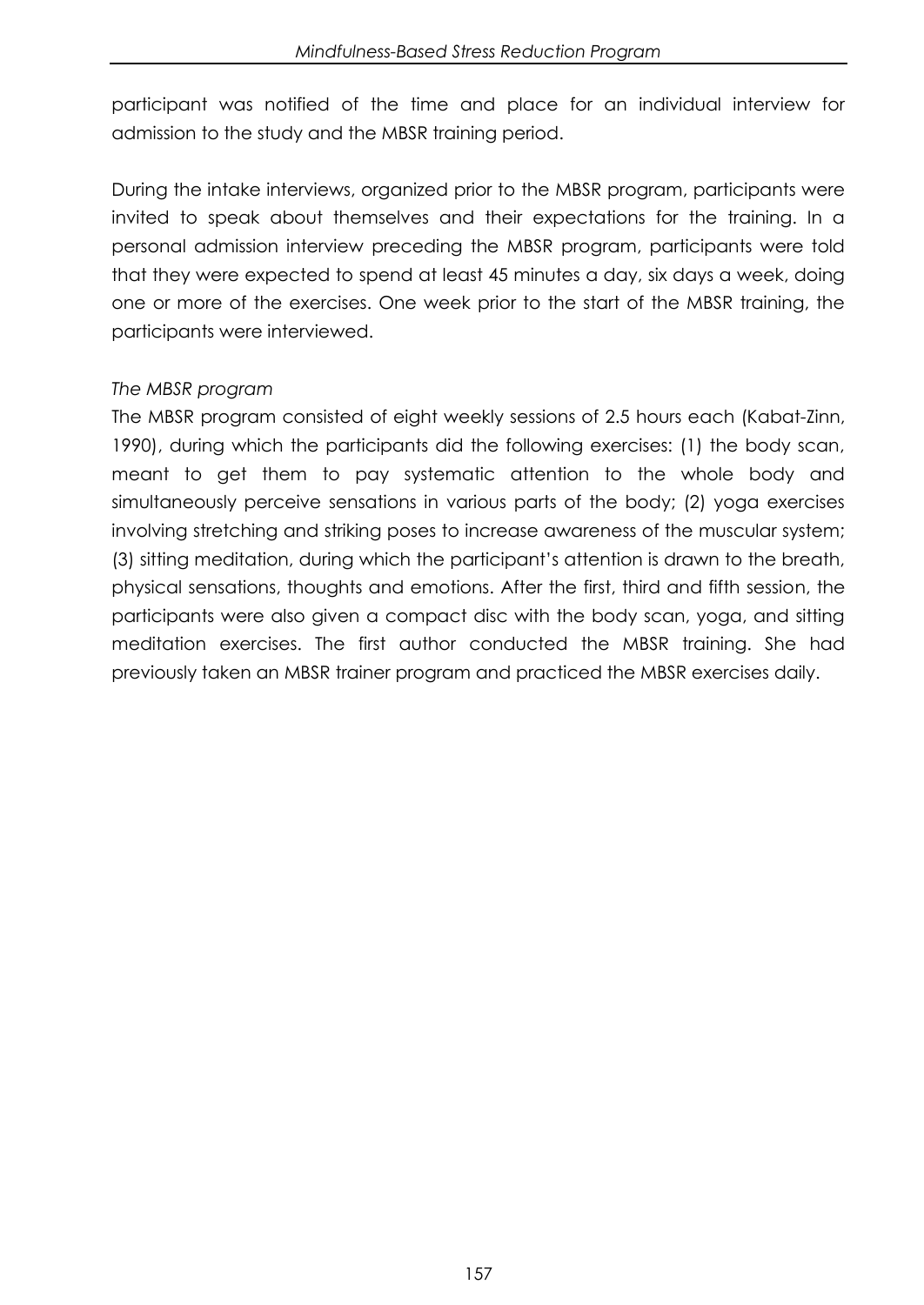## Results

## Table 3: Mean scores, standard deviations, and ANOVA results  $(N = 47)$

| Variable          | Condition  |              | O2           | O3           | O <sub>4</sub> | $\bigcirc$   | Comparison between   |           | Comparison between     | Comparison between    |  |
|-------------------|------------|--------------|--------------|--------------|----------------|--------------|----------------------|-----------|------------------------|-----------------------|--|
|                   |            | M(SD)        | M(SD)        | M(SD)        | M(SD)          | M(SD)        | first-trained<br>and |           | the two trained groups | the two trained       |  |
|                   |            |              |              |              |                |              | second-not-yet-      |           | at post-test 1         | groups at post-test 2 |  |
|                   |            |              |              |              |                |              | trained at           |           |                        |                       |  |
|                   |            |              |              |              |                |              | post-test 1          |           | <b>ANOVA</b>           | <b>ANOVA</b>          |  |
|                   |            |              |              |              |                |              |                      |           | df<br>F.<br>$\circ$    | F df<br>$\mathsf{p}$  |  |
|                   |            |              |              |              |                |              | <b>ANOVA</b>         | Cohen's d |                        |                       |  |
|                   |            |              |              |              |                |              | F df p               |           |                        |                       |  |
| Stress            | <b>FTG</b> | 33.29 (5.55) | 24.96(3.16)  | 23.46(3.72)  |                |              |                      |           |                        |                       |  |
|                   | <b>STG</b> | 32.91 (5.34) | 33.00(4.29)  |              | 25.22(3.83)    | 23.48(3.04)  | $94.11$ $1,45$ <.001 | $-1.84$   | .14 1,45 .72           | .01 1,45 .93          |  |
| Social anxiety    | <b>FTG</b> | 79.92(2.77)  | 71.08(4.13)  | 68.58(5.67)  |                |              |                      |           |                        |                       |  |
|                   | <b>STG</b> | 79.78(2.22)  | 79.70(2.14)  |              | 72.48(3.99)    | 69.52(4.90)  | 86.89 1,45 <.001     | $-2.52$   | 1.68 1,45 .20          | .40 1,45 .53          |  |
| Self-             | <b>FTG</b> | 2.79(1.35)   | 4.67(1.63)   | 5.37(2.10)   |                |              |                      |           |                        |                       |  |
| Acceptance        | <b>STG</b> | 2.04(1.43)   | 2.30(1.61)   |              | 4.61(2.17)     | 5.87(2.10)   | 33.54 1,45 <.001     | 1.25      | .16 1,45 .69           | 1.82 1,45 .18         |  |
| Emotional         | <b>FTG</b> | 133.12(3.46) | 133.67(4.02) | 133.87(3.79) |                |              |                      |           |                        |                       |  |
| Empathy           | <b>STG</b> | 132.17(2.23) | 132.09(2.31) |              | 133.70(2.51)   | 134.39(2.50) | $21.25$ $1,45$ <.001 | 0.68      | 2.35 1,45 .13          | .50 1,45 .49          |  |
| Personal          | <b>FTG</b> | 34.21 (1.22) | 35.29(1.52)  | 35.50(1.53)  |                |              |                      |           |                        |                       |  |
| growth initiative | <b>STG</b> | 34.78(1.31)  | 34.83(1.75)  |              | 35.83(1.40)    | 36.22(1.35)  | $10.25$ $1,45$ <.01  | 0.79      | $.14$ $1,45$ $.71$     | $1.04$ $1.45$ $.31$   |  |
| Self-             | <b>FTG</b> | 16.38(1.64)  | 17.33(1.34)  | 17.50(1.22)  |                |              |                      |           |                        |                       |  |
| transcendence     | <b>STG</b> | 15.91(1.65)  | 16.00(1.68)  |              | 17.52(1.59)    | 17.78(1.35)  | $14.04$ $1.45$ <.001 | 0.63      | 1.93 1,45 .17          | 3.14 1,45 .08         |  |
| Mindfulness       | <b>FTG</b> | 3.98(.25)    | 4.59(.26)    | 4.71(.22)    |                |              |                      |           |                        |                       |  |
|                   | <b>STG</b> | 3.94(.21)    | 3.94(.19)    |              | 4.47(.19)      | 4.60(.16)    | 157.19 1,45 <.001    | 2.40      | 2.59 1,45 .12          | 3.26 1,45 .08         |  |

Note:

FTG = First-trained group

STG = Second-trained group

O1A & O1B = pre-test of first-trained and first pre-test of second-trained groups, respectively

O2A & O2B = first post-test of first-trained and second pre-test of second-trained groups, respectively

O3 = second post-test of first-trained group

O4 = first post-test of second-trained group

O5 = second post-test of second-trained group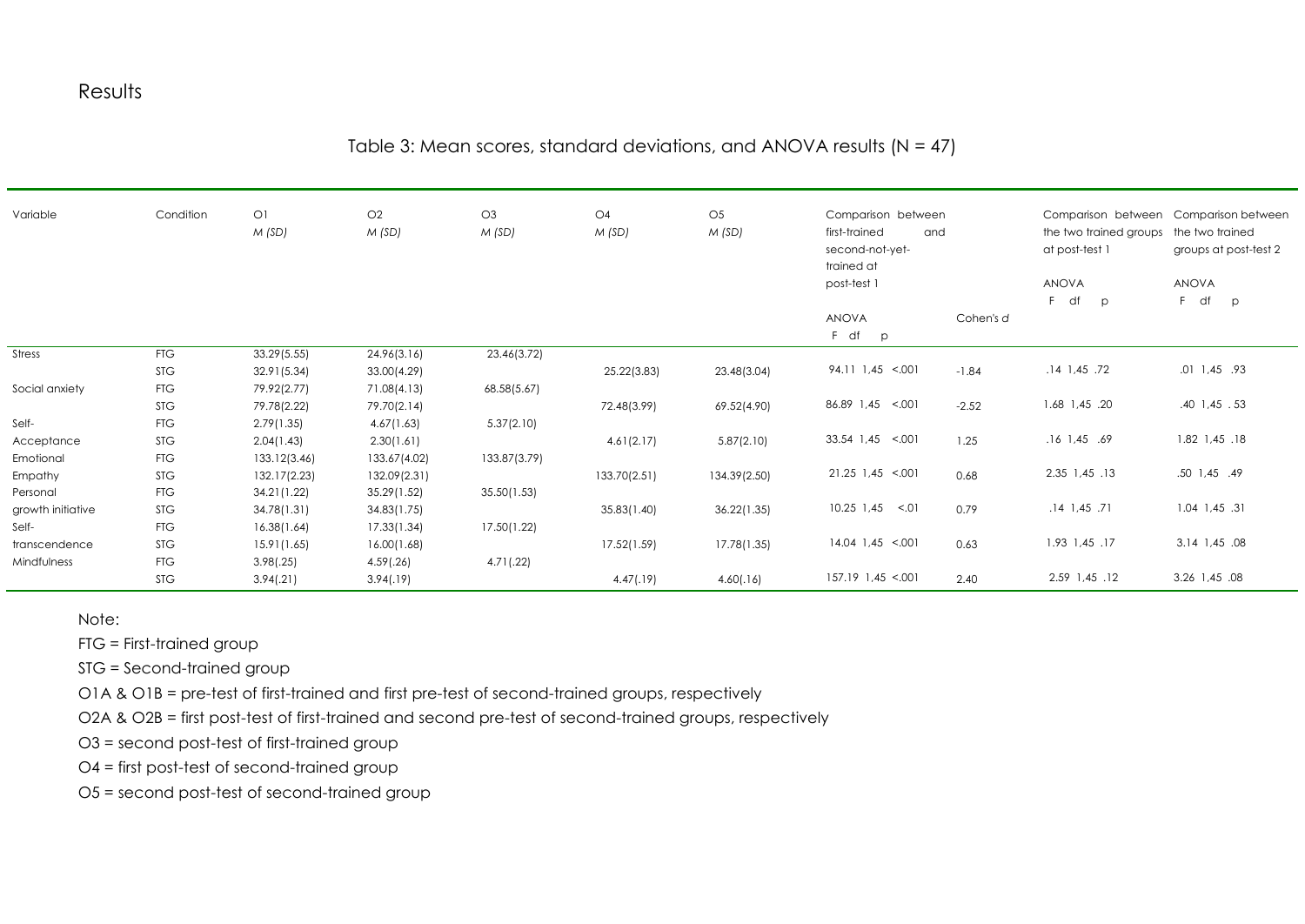# *Training effects on the first post-test*

Table 3 shows the mean scores and standard deviations of the instruments applied during each of the test moments. The pre-tests are labeled as O1 for the first trained group and O1 and O2 for the second-trained group. The post-tests are labeled as O2 and O3 for the first-trained group and O4 and O5 for the second-trained group.

To determine whether the first trained group (FTG) differed from the second-trained group on the first post-test, ANOVAs were performed. It was expected that the scores on the second test (O2) would differ significantly by group, controlling for scores on the first test (O1). ANOVAs of the mean scores at O2 (dependent variable), the mean scores at O2 (covariate) and condition (FTG or STG) as a fixed factor revealed significant differences on the following variables: stress (*F* = 94.11, *p* < .001), social anxiety (*F* = 86.89, *p* < .001), self-acceptance (*F* = 33.54, *p* <. 001), emotional empathy (*F* = 21.25, *p* < .001), personal growth initiative (*F* = 10.25, *p* < .01), and selftranscendence (*F* = 14.04, *p* < .001).

Cohen's *d* was calculated to determine the magnitude of the differences found between the pre-test and the first post-test (Cohen, 1977). As Table 3 shows, these effects range from medium to very large. The effects on the variables for stress, social anxiety, self-acceptance and personal growth initiative were very large (*d* values of -1.84, -2.52, 1.25 and 0.79, respectively). Emotional empathy and self-transcendence reached a medium effect (*d* = 0.68 and 0.63, respectively).

# *Durability of the effects*

To determine the durability of the effects after a four-week lapse, t-tests were performed on the first-trained group's scores on the two post-tests. The means were not expected to differ significantly, or only in such a way that the differences could be interpreted as an increased effect on the relevant variable. In line with the expectations, the means of the following variables of the first-trained group on the first post-test (O2) did not differ significantly from those on the second post-test (O3): Emotional empathy  $(t = -1.55, p = .14)$ ; personal growth initiative  $(t = -1.55, p = .14)$ ; and self-transcendence (*t* = -1.70, *p* = .10).

Likewise, the results for the following variables also appeared to be in line with expectations, as the means on the second post-test (03) showed an improvement over those on the first post-test (02): Stress (*t* = 3.67, *p* < .001); social anxiety (*t* = 5.19, *p* < .001); and self-acceptance (*t* = -3.82, *p* < .001). Stress and social anxiety scores were significantly lower, whereas self-acceptance scores were significantly higher on the second post-test compared to the first post-test. Four weeks after the training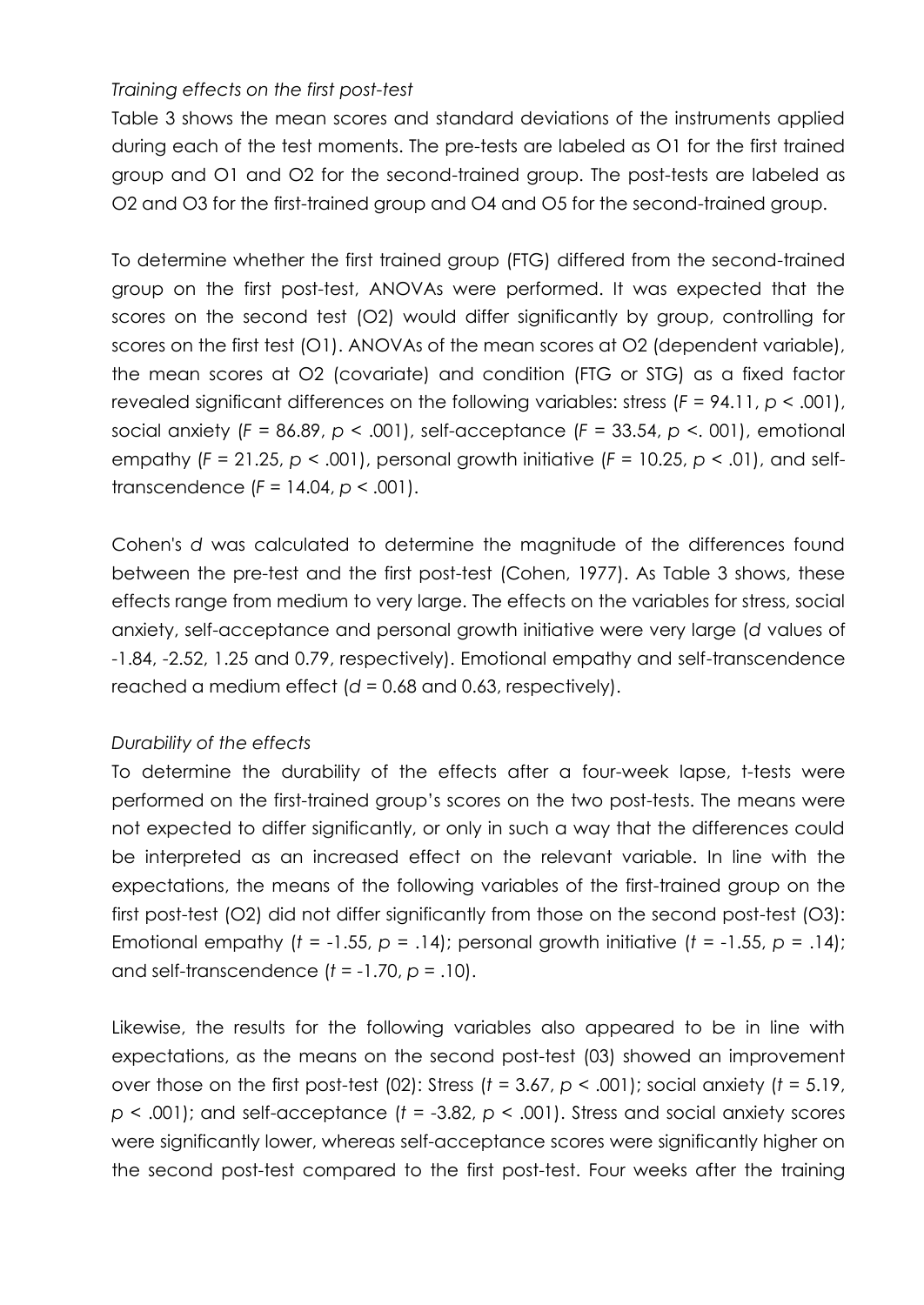program, participants experienced even less stress and social anxiety and even more self-acceptance.

The same analyses were performed on the scores for both post-tests taken by the second-trained group. In line with expectations, the mean score of the variable selftranscendence of the second-trained group on the first post-test (04) did not differ significantly from that on the second post-test (05) (*t* = -2.02, *p* = .06). Likewise, the results for the following variables were also in line with expectations, as the mean scores on the second post-test (05) once again improved over those on the first posttest (04): Stress (*t* = 4.73, *p* < .001); social anxiety (*t* = 5.77, *p* < .001); self-acceptance (*t* = -5.52, *p* < .001), emotional empathy (*t* = -5.97, *p* < .001), and personal growth initiative (*t* = -3.76, *p* < .001).

# *Comparison of effects between the two trained groups*

The MBSR program was administered to the experimental group (first-trained group) first and later to the control group (second-trained group). As the training program and procedure were identical for both groups, we expected the training effects to be the same across groups. To determine whether the effects of the program were identical for the groups, the researchers computed repeated measures ANOVAs with the means of scores on the first and second post-tests, respectively (dependent variables), the pre-tests (covariates), and condition (fixed factor). As Table 3 shows, there were no significant differences (Stress: *F* = .14, *p* = .72 and *F* = .01, *p* = .93, respectively; social anxiety:  $F = 1.68$ ,  $p = .20$  and  $F = .40$ ,  $p = .53$ , respectively; selfacceptance: *F* = .16, *p* = .69 and *F* = 1.82, *p* = .18, respectively; emotional empathy *F* = 2.35, *p* = .13 and *F* = .50, *p* = .49, respectively; personal growth initiative: *F* = .14, *p* = .71 and *F* = 1.04, *p* = .31, respectively; and self-transcendence: *F* = 1.93, *p* = .17 and *F* = 3.14, *p* = .08, respectively).

# Discussion and conclusion

The current study examined the psychological impact of the MBSR program on HSPs with respect to stress, social anxiety, self-acceptance, emotional empathy, personal growth initiative, and self-transcendence. The study produced several important findings.

It was expected that the scores of the first trained group on the second test would differ significantly from the scores of the second-trained group, controlling for the scores on the first test. Results revealed significant differences on the variables stress, social anxiety, self-acceptance, emotional empathy, personal growth, and self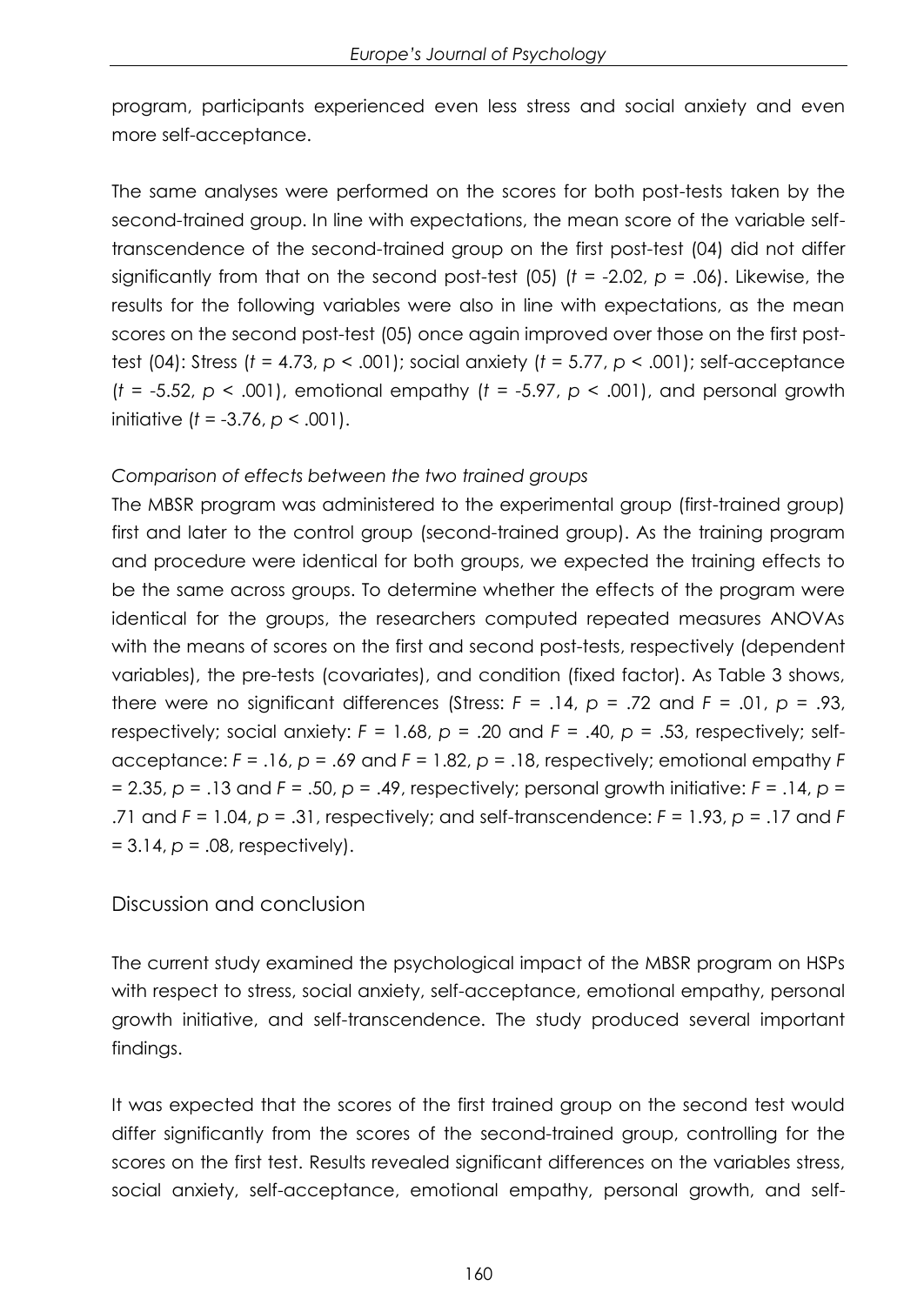transcendence. The effect sizes ranged from medium to very large. The effects on the variables stress, social anxiety, self-acceptance and personal growth were very large. Emotional empathy and self-transcendence reached medium effects.

In addition, outcomes were evaluated over time. The durability of the effects after a four-week lapse was determined, and the results showed no decreases. In contrast, effects improved on several variables, i.e., scores for stress and social anxiety reduced further, and scores for self-acceptance increased. Such gains over time were quite obvious. Participants committed themselves to spend at least 45 minutes daily, six days a week, conducting MBSR exercises during the training period. It is quite likely that they continued performing the exercises after that period. Carmody and Bear (2008) found empirical support for a central tenet of mindfulness-based treatment approaches, i.e., that the amount of time spent on daily practice of a formal mindfulness meditation practice, such as a body scan or sitting meditation, increases self-reported mindfulness, which in turn leads to improved psychological functioning. However, the increased effects found four weeks later could also be interpreted as sleeper effects, which occur sometime after training has been implemented (Hovland & Weiss, 1951; Gonella, Hojat, & Veloski, 2005).

The finding that stress and anxiety diminished considerably corresponds with the results of studies by Miller, Fletcher, and Kabat-Zinn (1995); Shapiro, Schwartz, and Bonner (1998); Chang et al. (2004); Shapiro, Astin, Bishop, and Cordova (2005); and Kabat-Zinn, Massion, Kristeller, Peterson, Fletcher, Pbert, Linderking and Santorelli (1992). This suggests that HSPs may benefit from the MBSR program.

One crucial question is: which mechanisms are responsible for the effects of the MBSR program? After all, the program consists of a number of components and elements (such as the body scan, sitting meditation, yoga positions, and other exercises), each of which may contribute to the improvements (Williams, Kolar, Reger, & Pearson, 2001; Reibel, Greeson, Brainard, & Rosenzweig, 2001). Besides these formal exercises, a number of therapeutic group intervention factors may play a role, such as receiving support from the trainer and group members and being able to express one's emotions during the group sessions held after the various parts of the program. The question remains: to what extent do these elements play a role in inducing the training effects found? A study involving psoriasis patients (Kabat-Zinn, Wheeler, Light, & Cropley, 1998) showed that, in addition to the therapeutic factors, the practice of mindfulness in itself can lead to beneficial effects. In this study, the participants played audio cassettes with recorded mindfulness instructions while receiving treatment in a light-booth. Although the intervention was void of any social support, it appeared as though the practice of mindfulness was in itself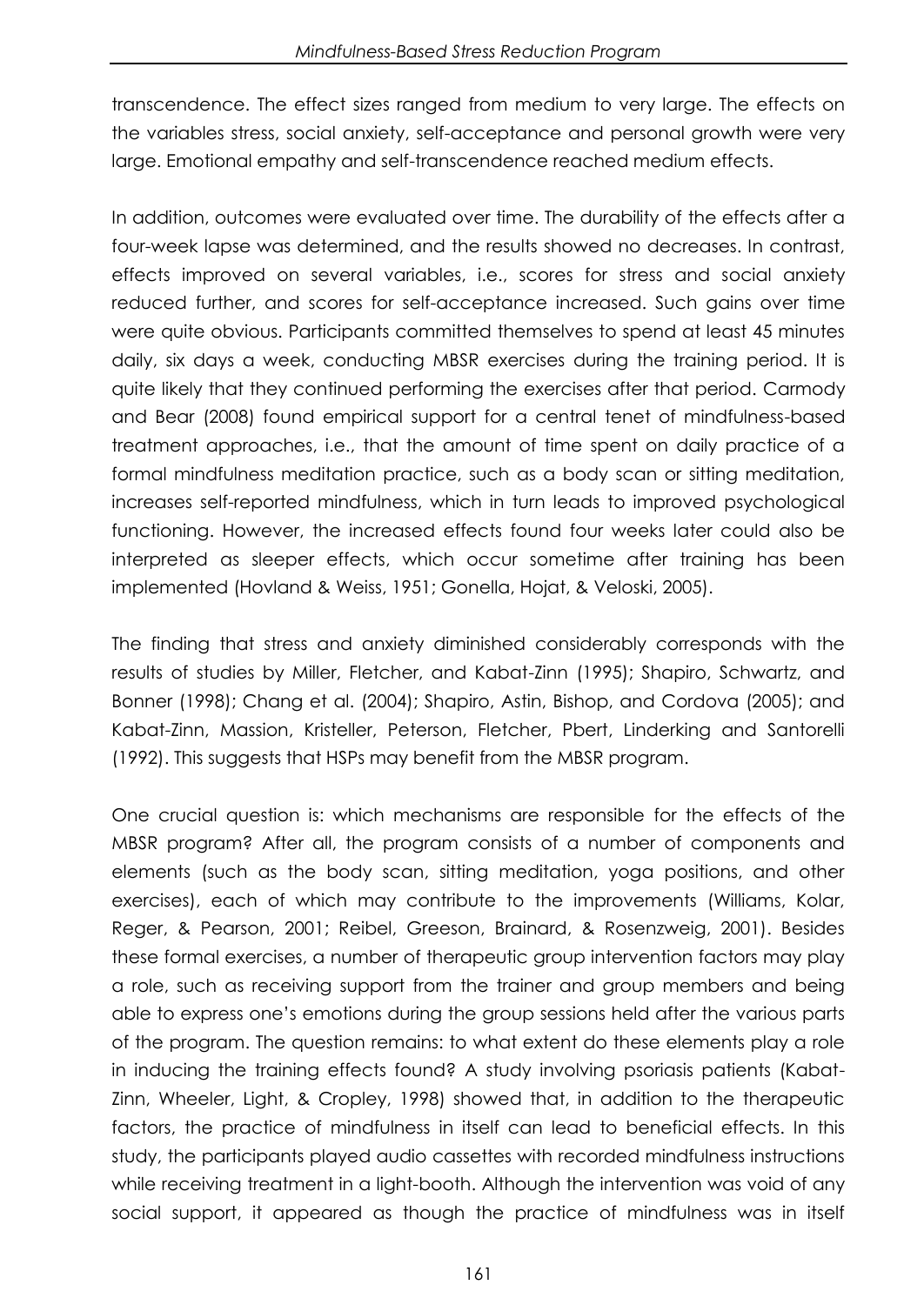effective. Nevertheless, the psychological impact of the MBSR program requires further investigation (Arch, 2006), for example, an examination of a single part of the program, such as the body scan (Ditto, Eclache, & Goldman, 2006; Cropley, Ussher, & Charitou, 2007).

This study not only involved an experimental group (the first-trained group) but also a control group (the second-trained group). A comparison of the effects of the MBSR program on the two trained groups revealed no significant differences. These findings suggest that the effects of the MBSR program are not accidental but require the implementation of a training protocol that can be applied by various trainers.

The results of this study must be considered in light of a number of limitations. First, a substantial number of the participants were highly educated; therefore, the effects cannot be generalized to the entire population of HSPs. It is possible that highly educated persons will derive greater benefits from the MBSR program than those with less education. Highly educated people may feel more daily stress, for example, because of their greater ability to intellectualize (Carlson, Ursuliak, Goodey, Angen, & Speca, 2001). Second, the participants in the MBSR program were selected by physicians, whose opinions about their patients concerning sensitivity indicators were used as a starting point. In order to select the participants, no additional objective information was used. On the other hand, after selection their sensitivity level was measured. The participants' mean scores proved to be significantly higher than the highest mean scores in Evans and Rothbart's (2007) studies on other groups. And what's more, the means on the three sensitivity subscales were more than one standard deviation above those found in the aforementioned studies, while the variances on these variables were fairly low. These findings strongly indicate that the participants had a relative high sensitivity level and were fairly homogeneous on that point. Moreover, participants were divided at random into the two groups after they were matched on sensitivity, gender, age, and education level. Third, the effect criteria were measured by questionnaires only. In other words, no objective measures were used, such as blood pressure, heart rhythm variability, or other tests to determine the level of stress or relaxation. Future studies on the effectiveness of the MBSR program should avoid this omission. Fourth, the final post-test took place four weeks after the MBSR program had ended. No data were available on the longterm effects after three, six, or twelve months. This study showed that both stress and anxiety levels were higher four weeks after the program had ended than immediately after the program. The question remains: how high might the scores have been after a longer period of time? Further study is required to determine the durability effects of the MBSR program.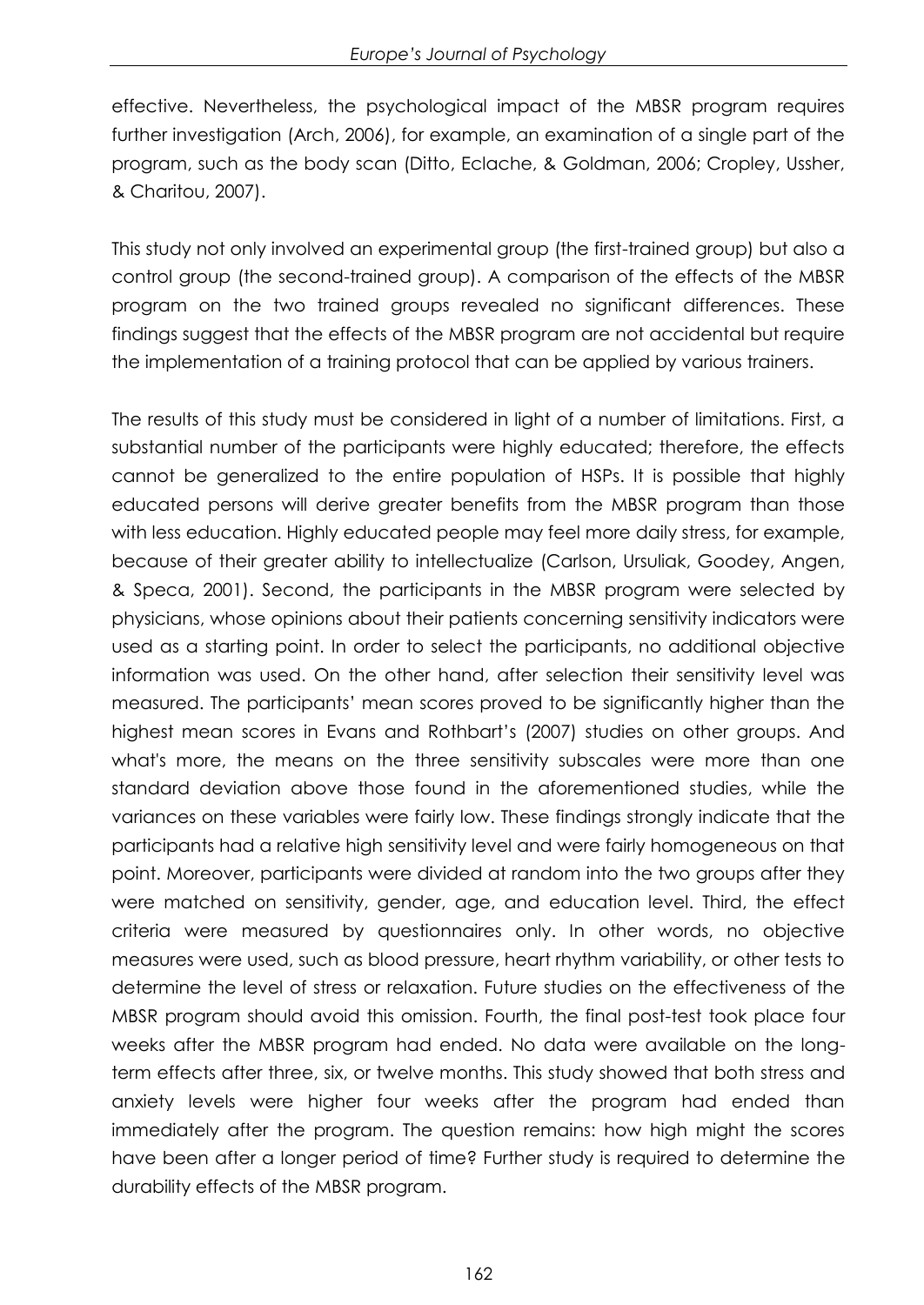The findings suggest that it may be helpful for HSP's to learn mindfulness meditation. If future studies also reveal positive effects of MBSR-training in HSP's, it may be important to find ways to inform HSP's about these possibilities. But as long as there is not much evidence about the efficacy of MBSR-training in HSP's, it is not recommended to implement it widely in advance.

In conclusion, the findings support the primary hypothesis that training HSPs in MBSR can increase levels of self-acceptance, emotional empathy, personal growth, and self-transcendence and can reduce levels of stress and social anxiety. These results are worthwhile, and they persisted for 2 months after treatment. We, therefore, conclude that the MBSR program could offer a meaningful supplement to therapies aimed at HSPs. The program merits further study as a potential mental health promotion instrument.

# References

Abba, N., Chadwick, P., & Stevenson, C. (2008). Responding mindfully to distressing psychosis: a grounded theory analysis. *Psychotherapy research*, *18*(1), 77-87.

Aron, E. N. (1996). *The highly sensitive person: How to thrive when the world overwhelms you.* New York: Carol Publishing Group.

Aron, E. N., & Aron, A. (1997). Sensory-processing sensitivity and its relation to introversion and emotionality. *Journal of Personality and Social Psychology*, *73*(2), 345-368.

Aron, E. N., Aron, A., & Davies, K. M. (2005). Adult shyness: The interaction of temperamental sensitivity and an adverse childhood environment. *Personality and Social Psychology Bulletin, 31*, 181–197.

Astin, J. A. (1997). Stress-reduction through mindfulness meditation: effects on psychological symptomatology, sense of control, and spiritual experiences. *International Journal of Psychotherapy and Psychosomatics, 66*(2), 97-106.

Benham, G. (2006). The Highly sensitive person: stress and physical symptom reports. *Personality and Individual Differences*, *40*, 1433-1440.

Beuken, M. van den (2006). *Hooggevoeligheid als uitdaging. [High sensitivity as a challenge]*, Deventer: Ankh-Hermes.

Buber, M. (1970). I and Thou (translated by W. Kaufmann). New York: Touchstone.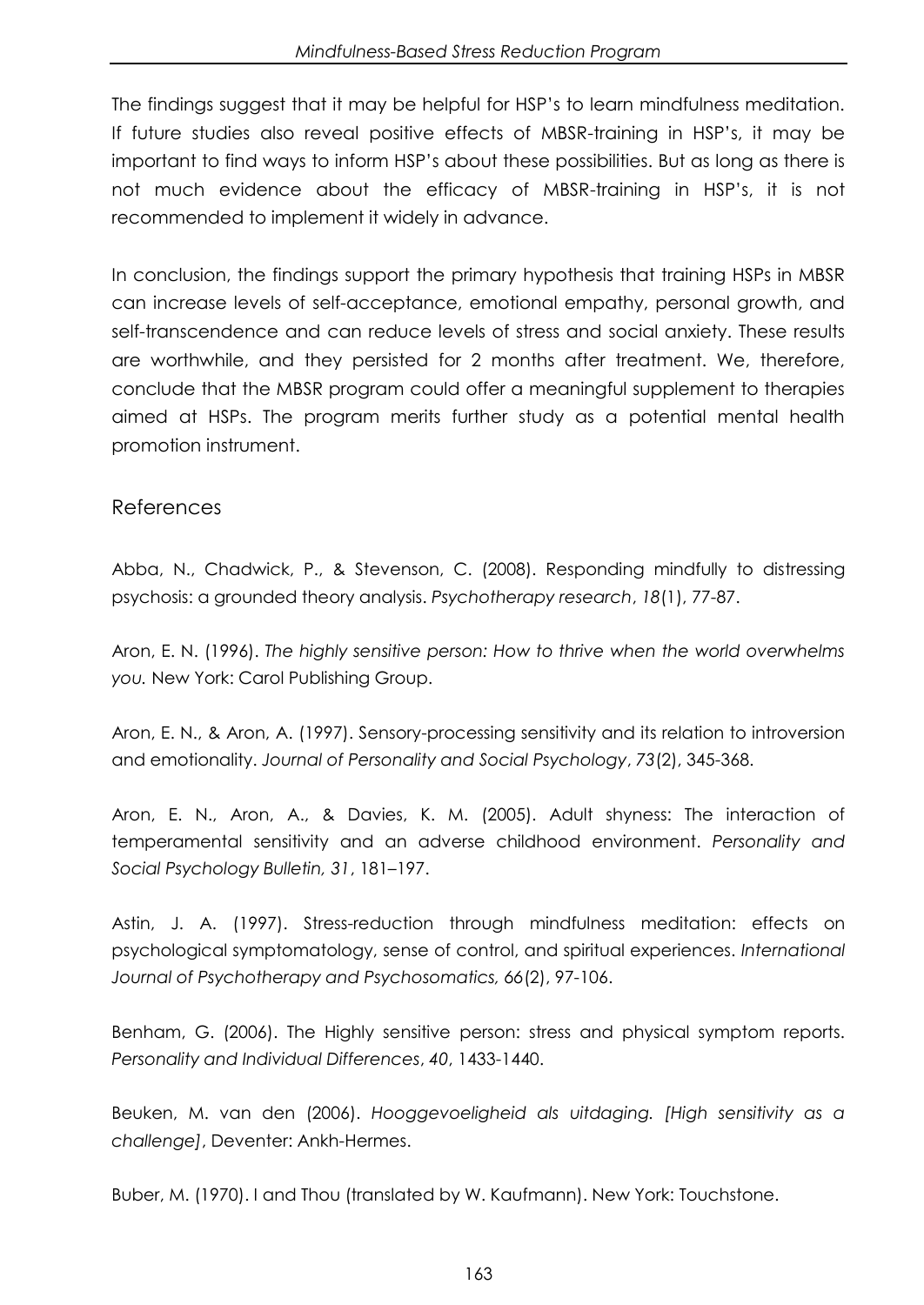Carlson, L. E., Speca, M., Patel, K. D., & Goodey, E. (2003). Mindfulness-based stress reduction in relation to quality of life, mood, symptoms of stress, and immune parameters in breast and prostate cancer outpatients. *Psychosomatic Medicine, 65*(4), 571-581.

Carlson, L. E., Speca, M., Patel, K. D., & Goodey, E. (2004). Mindfulness-based stress reduction in relation to quality of life, mood, symptoms of stress and levels of cortisol, dehydroepiandrostrone-Sulftate (DHEAS) and melatonin in breast and prostate cancer outpatients. *Psychoneuroendocrinology*, *29*(4), 448-474.

Carlson, L. E, Ursuliak, Z., Goodey, E., Angen, M., & Speca, M. (2001). The effects of mindfulness meditation-based stress reduction program on mood and symptoms of stress in cancer outpatients: 6-month follow-up. *Supportive Care in Cancer, 9*(2), 112-123.

Carmody, J., & Baer, R. A. (2008). Relationships between mindfulness practice and levels of mindfulness, medical and psychological symptoms and well-being in a mindfulnessbased stress reduction program. *Journal of Behavioral Medicine, 31*, 23–33.

Carson, H., & Langer, E. J. (2006). Mindfulness and self-acceptance. *Journal of Rational-Emotive & Cognitive-Behavior Therapy, 24*(1), 29-43.

Caruso, D. R., & Mayer, J. D. (1998). A Measure of Emotional Empathy for Adolescents and Adults. *Unpublished Manuscript.* 

Chadwick, P., Taylor, K. N., & Abba, N. (2005). Mindfulness groups for people with psychosis. *Behavioural and cognitive psychotherapy*, *33*(3), 351-359.

Chang, V. Y., Palesh, O., Caldwell, R., Glasgow, N., Abramson, M., Luskin, F., Gill, M., Burke, A., & Koopman, C. (2004). The effects of a mindfulness based stress reduction program on stress, mindfulness self-efficacy, and positive states of mind. *Stress and Health, 20*(3), 141-147.

Chappell Hudgins, C. S. (2006). The effect of biofeedback-assisted stress management training on migrant college students' anxiety and personal growth initiative. *Dissertation Abstracts International: Section B: The Sciences and Engineering, 66*, 6265. (United States – Texas: Our Lady Of The Lake University).

Cohen, J. (1977). *Statistical power analysis for behavioral sciences*. San Diego , C.A.: Academic Press.

Cohen, S., Kamarck, T., & Mermelstein, R. (1983). A global measure of perceived stress. *Journal of Health and Social Behavior, 24(4)*, 385-396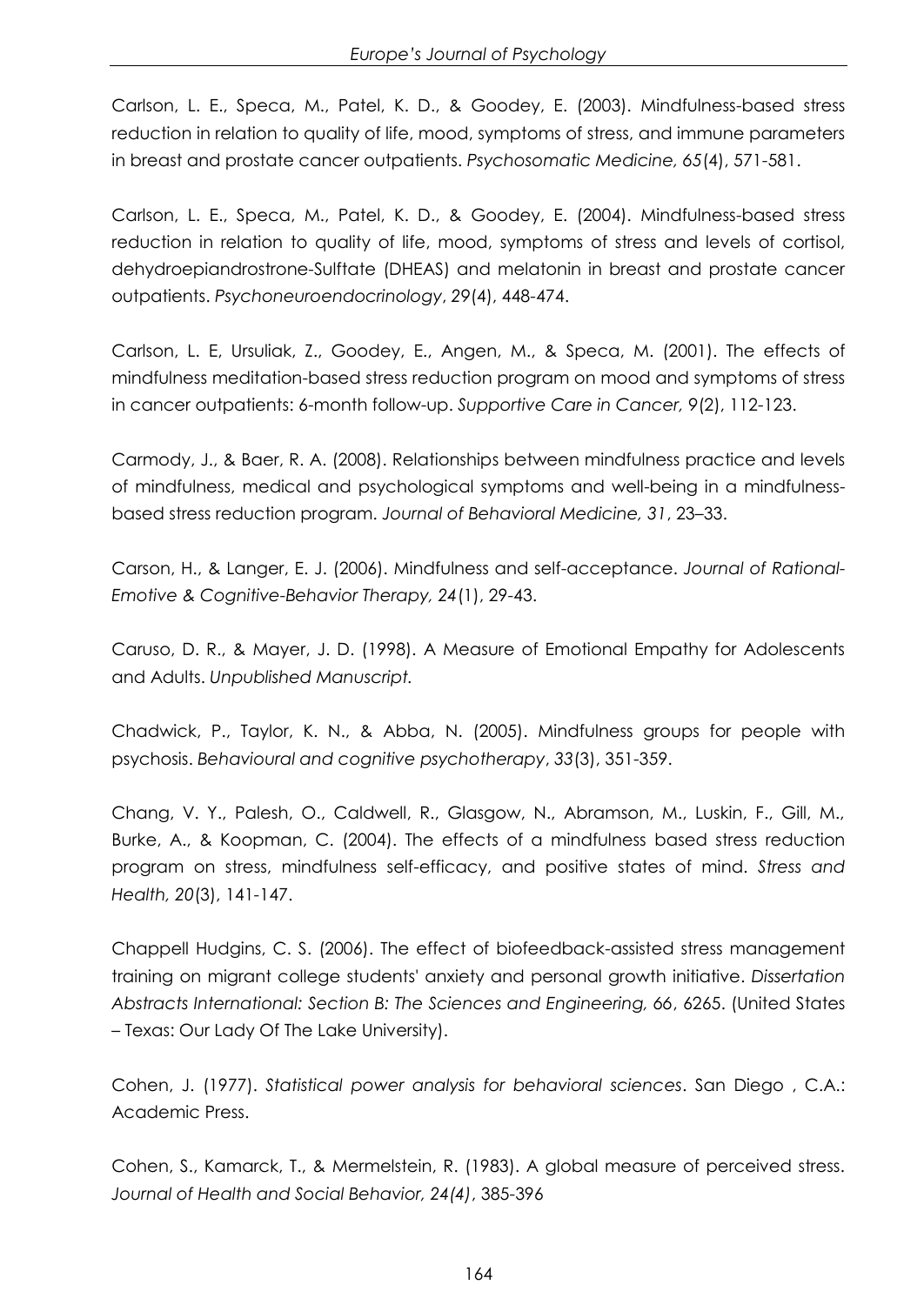Evans, D. E., & Rothbart, M. K. (2007). Developing a model for adult temperament. *Personality and Individual Differences*, *41*(4), 868-888.

Evans, D. E., Rothbart, M. K. (2008). Temperamental sensitivity: Two constructs or one? *Personality and Individual Differences, 44*(1), 108–118.

Garland, S. N., Carlson, L. E., Cook, S., Lansdell, L., & Speca, M. (2007). A non-randomized comparison of mindfulness-based stress reduction and healing arts programs for facilitating post-traumatic growth and spirituality in cancer outpatients. *[Supportive Care](http://www.springerlink.com/content/101182/?p=d90f286e794f4407bbfef54813dfb97e&pi=0)  [in Cancer,](http://www.springerlink.com/content/101182/?p=d90f286e794f4407bbfef54813dfb97e&pi=0) 15*[\(8\),](http://www.springerlink.com/content/r05q7071781v/?p=d90f286e794f4407bbfef54813dfb97e&pi=0) 949-961.

Gonella, J. S., Hojat, M., & Veloski, J. J. (2005). Center for Research in Medical Education and Health Care. Jefferson Longitudinal Study of Medical Education. Thomas Jefferson University [\(http://jdc.jefferson.edu/jlsme/1\)](http://jdc.jefferson.edu/jlsme/1).

Hartman, C. A. (2000). De Nederlandse vertaling van de Adult Temperament Questionnaire. *Intern rapport Disciplinegroep Psychiatrie*, Rijksuniversiteit Groningen.

Hayes, S. C., Luoma, J. B., Bond, F. W., Masuda, A., & Lillis, J. (2006). Acceptance and Commitment Therapy: Model, processes and outcomes. *Behaviour Research and Therapy, 44*(1), 1–25.

Hovland, C. I., & Weiss, W. (1951). The influence of source credibility on communication effectiveness. *Public Opinion Quarterly, 15,* 635-650.

Hofmann, S. G., & Bitran, S. (2007). Sensory-processing sensitivity in social anxiety disorder: relationship to harm avoidance and diagnostic subtypes. *Journal of Anxiety Disorders*, *21*(7), 944-954.

Kabat-Zinn, J. (1982). An outpatient program in behavioral medicine for chronic pain patients based on the practice of mindfulness meditation: Theoretical considerations and preliminary results. *General Hospital Psychiatry, 4*(1), 33-47.

Kabat-Zinn, J. (2003). Mindfulness-based interventions in context: Past, present and future. *Clinical psychological: Science & Practice, 10*(2)*,* 144-156.

Kabat-Zinn, J. (1990). *Full catastrophe living: using the wisdom of your body and mind to face stress, pain, and illness*. New York: Delacourt.

Kabat-Zinn, J., Lipworth, L., & Burney, R. (1985). The clinical use of mindfulness meditation for the self-regulation of chronic pain. *Journal of Behavioral Medicine, 8*(2), 163-190.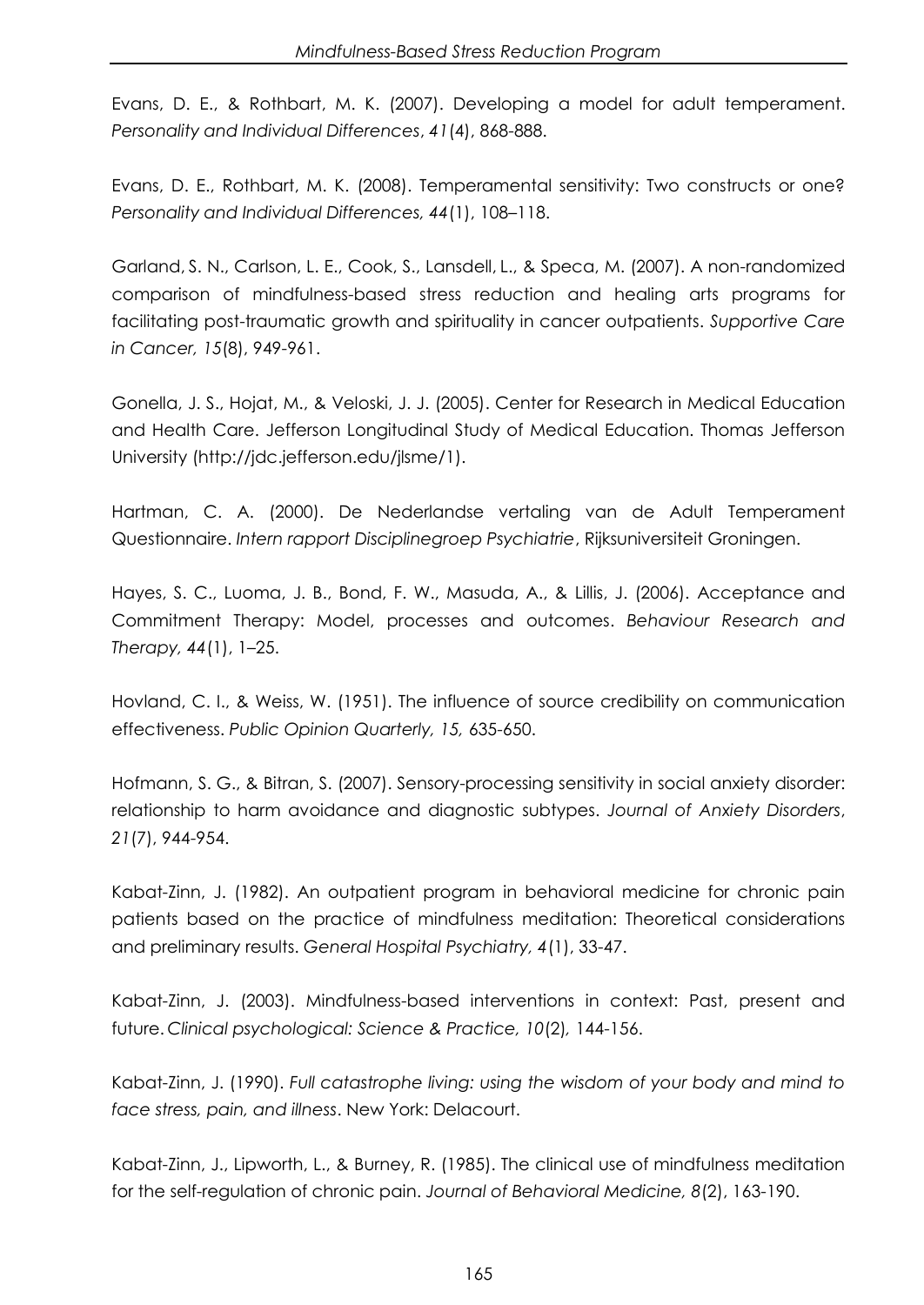Kabat-Zinn, J., Massion, M. D., Kristeller, J., Peterson, L. G., Fletcher, K. E., Pbert, L., Lenderking, W. R., & Santorelli, S. F. (1992). Effectiveness of a meditation-based stress reduction program in the treatment of anxiety disorders. *American Journal of Psychiatry, 149*(7), 936-943.

Kabat-Zinn, J., Wheeler, E., Light, T., & Cropley, T. G. (1998). Influence of a mindfulness meditation-based stress reduction intervention on rates of skin clearing in patients with moderate to severe psoriasis undergoing photo therapy (UVB) and photochemotherapy (PUVA). *Psychosomatic Medicine, 60*(5), 625-632.

Kaplan, K., Goldberg, D., & Galvin-Nadeau, M. (1993). The impact of a meditation based stress reduction program on fibromyalgia. *General Hospital Psychiatry, 12*(5), 284-289.

Kienhorst, C. W. M., Wilde, E. J. de, Bout, J. van den & Diekstra, R. F. W. (1990). Psychometrische eigenschappen van een aantal zelfrapportage-vragenlijsten over

'(on)welbevinden'[Psychometric characteristics of a number of self-report questionnaires on '(not)well-being']. *Nederlands Tijdschrift voor de Psychologie*, *45*, 124 - 133.

Koopman, C., Gore-Felton, C., Marouf, F., Butler, L. D., Field, N., Gill, M., Chen, X. H., Isrealski, D., & Spiegel, D. (2000). Relationships between perceived stress and attachment, social support, and coping among HIV-positive persons. *AIDS Care, 12(5)*, 663-672.

Lesh, T. V. (1970). Zen meditation and the development of empathy in counselors. *Journal of Humanistic Psychology*, *10*(1), 39-74.

Liss, M., Timmel, L., Baxley, K., & Killingsworth, P. ((2005). Sensory processing sensitivity and its relation to parental bonding, anxiety, and depression. *Personality and Individual Differences*, *39*(8), 1429-1439.

Loonstra, B., Brouwers, A., & Tomic, W. (2007). Conceptualization, construction and validation of the existential fulfillment scale. *European Psychotherapy*, 7(1), 5-18.

Loonstra, B., Brouwers, A., & Tomic, W. (2009). Feelings of existential fulfillment and burnout among secondary school teachers. *Teaching and Teacher* Education, 25, 752- 757.

Ma, S. H., & Teasdale, J. D. (2004). Mindfulness-based cognitive therapy for depression: Replication and exploration of differential relapse prevention effects. *Journal of Consulting and Clinical Psychology, 72*(1), 31-40.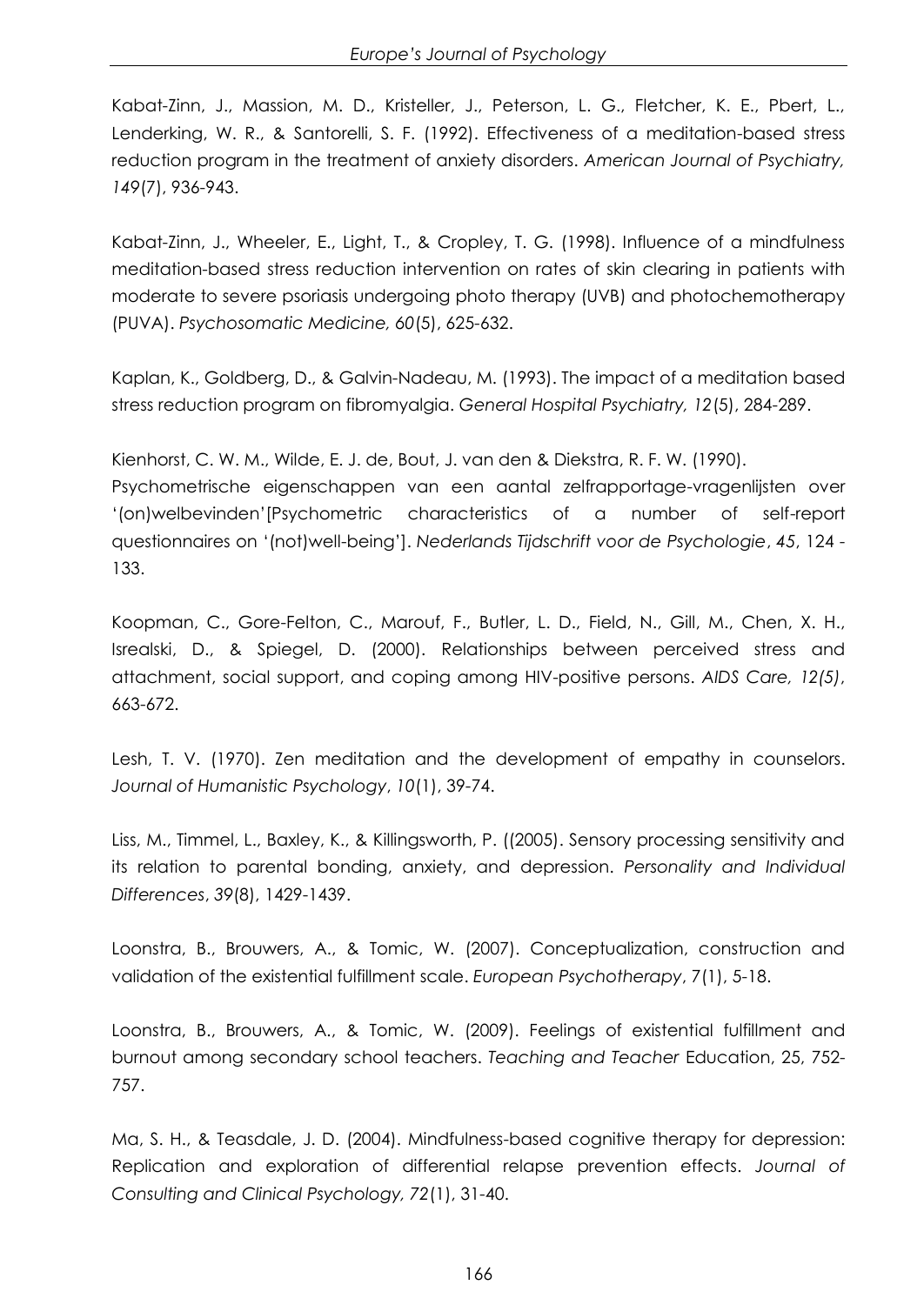Mackenzie, M. J., Carlson, L. E., & Speca, M. (2005). Mindfulness-based stress reduction (MBSR) in oncology: rationale and review. *Evidence-Based Integrative Medicine*, *2*(3):139-145.

Massion, A. O., Teasdale, J., Hebert, J. R., Wertheimer, M. D., & Kabat-Zinn, J. (1995). Meditation, melatonin and breast/prostate cancer: hypothesis and preliminary data. *Medical Hypothesis, 44*(1)*,* 39-46.

McHugh, L., Barnes-Holmes, Y., & Barnes-Holmes, D. (2004). Perspective-taking as relational responding: A developmental profile. *The Psychological Record, 54*(1), 115– 144.

Miller, J. J., Fletcher, K., & Kabat-Zinn, J. (1995). Three-year follow-up and clinical implications of a mindfulness meditation-based stress reduction intervention in the treatment of anxiety disorders. *General Hospital Psychiatry, 17*(3), 192-200.

Quinn, R. E. (2000). *Change the World*. San Francisco: Jossey-Bass.

Reed, P. G. (1991). Self-transcendence and mental health in oldest-old adults. *Nursing Research, 40*, 5-11.

Robitschek, C. (1998). Personal growth initiative: The construct and its measure. *Measurement and Evaluation in Counseling and Development*, *30*(4), 183-198.

Robitschek, C. (1999). Further validation of the Personal Growth Initiative Scale. *Measurement and Evaluation in Counseling and Development*, *31*(4), 197-210.

Robitschek, C. (2003). Validity of Personal Growth Initiative Scale scores with a Mexican American college student population. *Journal of Counseling Psychology*, *50*(4), 496-502.

Rothbart, M. K., Ahadi, S. A., & Evans, D. E. (2000). Temperament and personality: Origins and outcomes. *Journal of Personality and Social Psychology*, *78*(1), 122-135.

Ryff, C. D. (1989). Happiness is everything, or is it? Explorations on the meaning of psychological well-being. *Journal of Personality and Social Psychology*, *57*(6), 1069-1081.

Sagula, D., & Rice, K. G. (2004). The effectiveness of mindfulness training on the grieving process and emotional well-being of chronic pain patients. *Journal of Clinical Psychology in Medical Settings, 11*(4)*,* 333-342.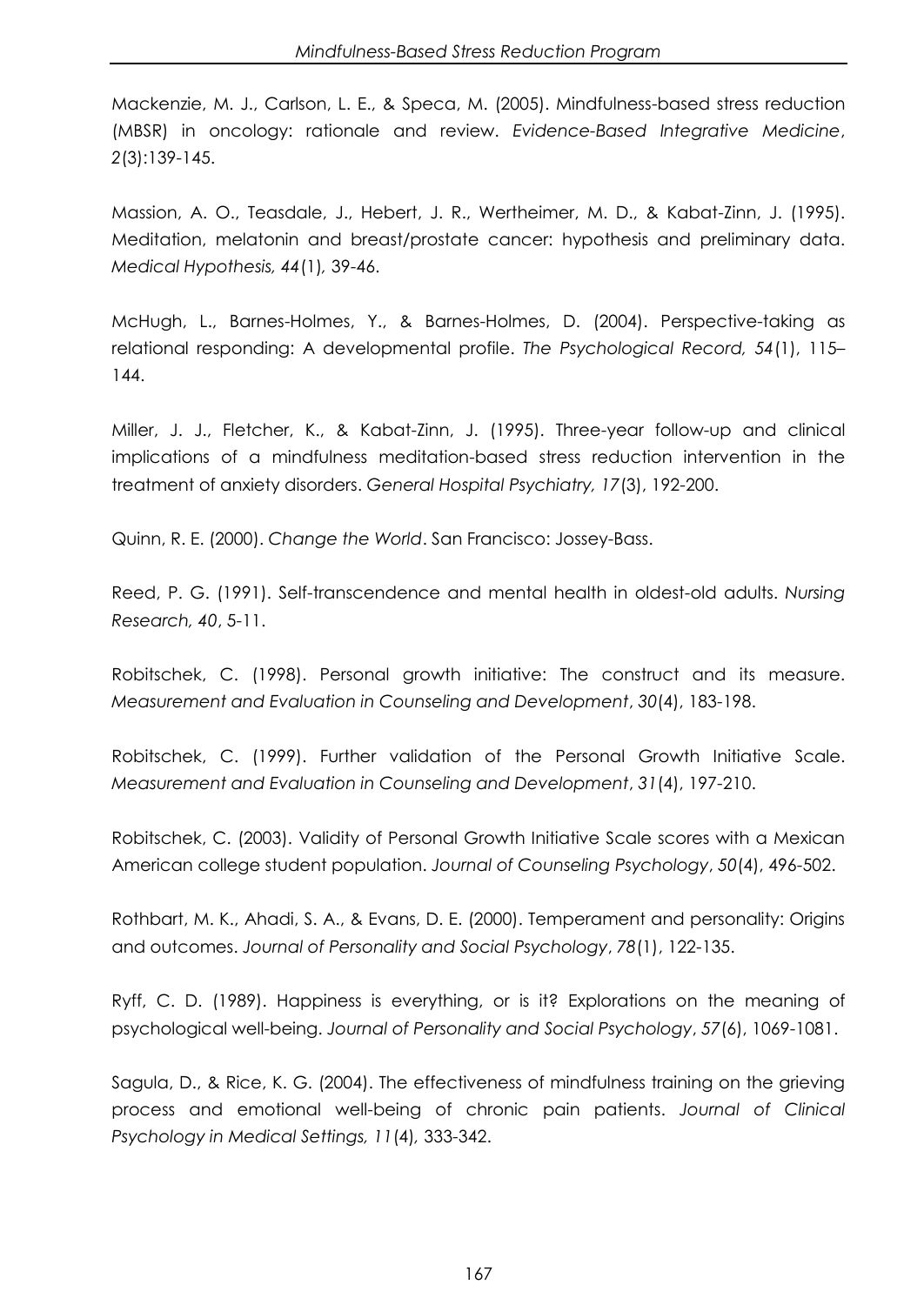Sarafino, E. P. (2002). *Health psychology: psychosocial interactions*. New York: John Wiley & Sons, Inc.

Saxe, G. A., Hébert, J. R., Carmody, J. F., Kabat-Zinn, J., Rosenzweig, P. H., Jarzobsky, D., Reed, G.W., & Blute, R. D. (2001). Can diet in conjunction with stress reduction affect the rate of increase in prostate specific antigen after biochemical recurrence of prostate cancer? *Journal of Urology, 166*(6), 2202-2207.

Schütte, M., Marks, A., Wenning, E., & Griefahn, B. (2007). The development of the noise sensitivity questionnaire. *Noise Health 2007,9,*15–24.

Seligman, M. E. P., Walker, E. F., & Rosenhan, D. L. (2001). *Abnormal psychology*, (4th Ed.) New York: W. W. Norton & Company, Inc.

Shapiro, S., Schwartz, G. E., & Bonner, G. (1998). Effects of mindfulness-based stress reduction on medical and premedical students. *Journal of Behavioral Medicine, 21*(6), 581-599.

Shapiro, S. L., Bootzin, R. R., Figueredo, A. J., Lopez, A. M., & Schwartz, G. E. (2003). The efficacy of mindfulness-based stress reduction in the treatment of sleep disturbance in women with breast cancer: an exploratory study. *Journal of Psychosomatic Research*, *54*(1), 85-91.

Shapiro, S. L., Astin, J.A., Bishop, S. R., & Cordova, M. (2005). Mindfulness-based stress reduction for health care professionals: Results from a randomized trial. *International Journal of Stress Management, 12*(2), 164-176.

Shapiro, S. L., Carlson, L. E., Astin, J. A., & Freedman, B. (2006). Mechanisms of mindfulness. *Journal of Clinical Psychology, 62*, 373-386.

Smith, A. (2006). Cognitive empathy and emotional empathy in human behaviour and evolution. *The Psychological Record*, *56*(1), 3-21.

Speca, M., Carlson, L. E., Goodey, E., & Angen, M. (2000). A randomised waitlist controlled clinical trial: the effects of a mindfulness-based stress reduction program on mood and symptoms of stress in cancer outpatients*. Psychosomatic Medicine, 62*(5)*,* 2613-1622.

Tacón, A. M., Caldera, Y. M., & Ronaghan, C. (2004). Mindfulness-based stress reduction in women with breast cancer. *Families, Systems, & Health, 22*(2), 193-203.